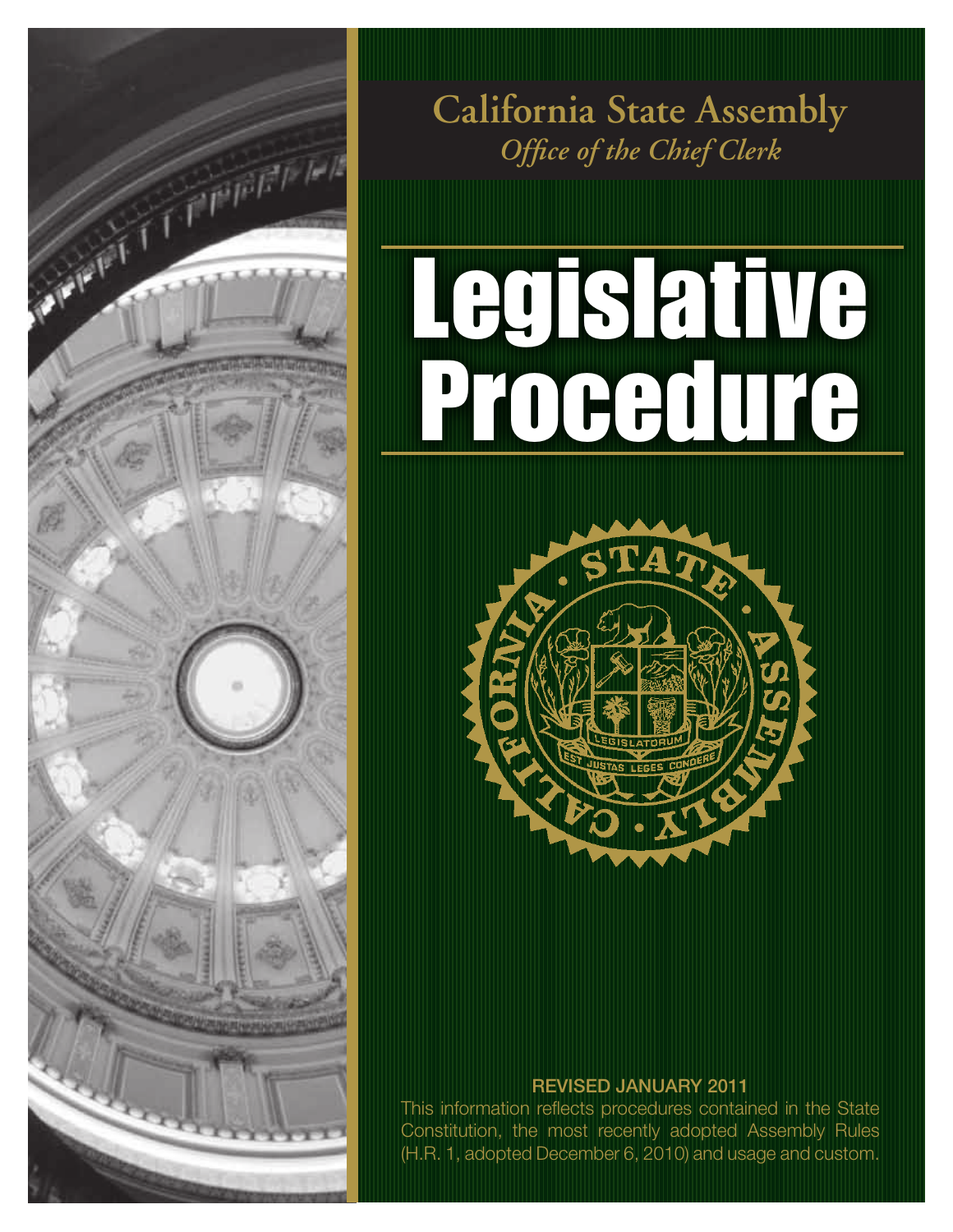### **Contents**

### Part One The Legislative Process

| <b>OVERVIEW OF THE LEGISLATIVE PROCESS</b>                             |
|------------------------------------------------------------------------|
|                                                                        |
| Session length/calendar                                                |
|                                                                        |
|                                                                        |
| <b>ESSENTIALS OF THE PROCESS</b>                                       |
|                                                                        |
|                                                                        |
| Regular and Extraordinary Sessions of the Legislature5                 |
| Regular and Extraordinary sessions                                     |
| Bills' effective dates<br>Bill Introduction and 30-Day Waiting Period5 |
|                                                                        |
| <b>Bill introduction deadlines</b><br>Legislative deadlines            |
|                                                                        |
| First, Second, and Third Readings                                      |
|                                                                        |
| 30-day print requirement                                               |
| Referring bills to committee                                           |
|                                                                        |
| Committee recommendations                                              |
| Bills with amendments                                                  |
| THE COMMITTEE PROCESS                                                  |
|                                                                        |
|                                                                        |
|                                                                        |
| Four-day File notice                                                   |
| Two-day File notice                                                    |
| File notice exceptions                                                 |
|                                                                        |
|                                                                        |
| 15 legislative days rule                                               |
|                                                                        |
|                                                                        |
| <b>ASSEMBLY FLOOR PROCEDURES</b>                                       |

|--|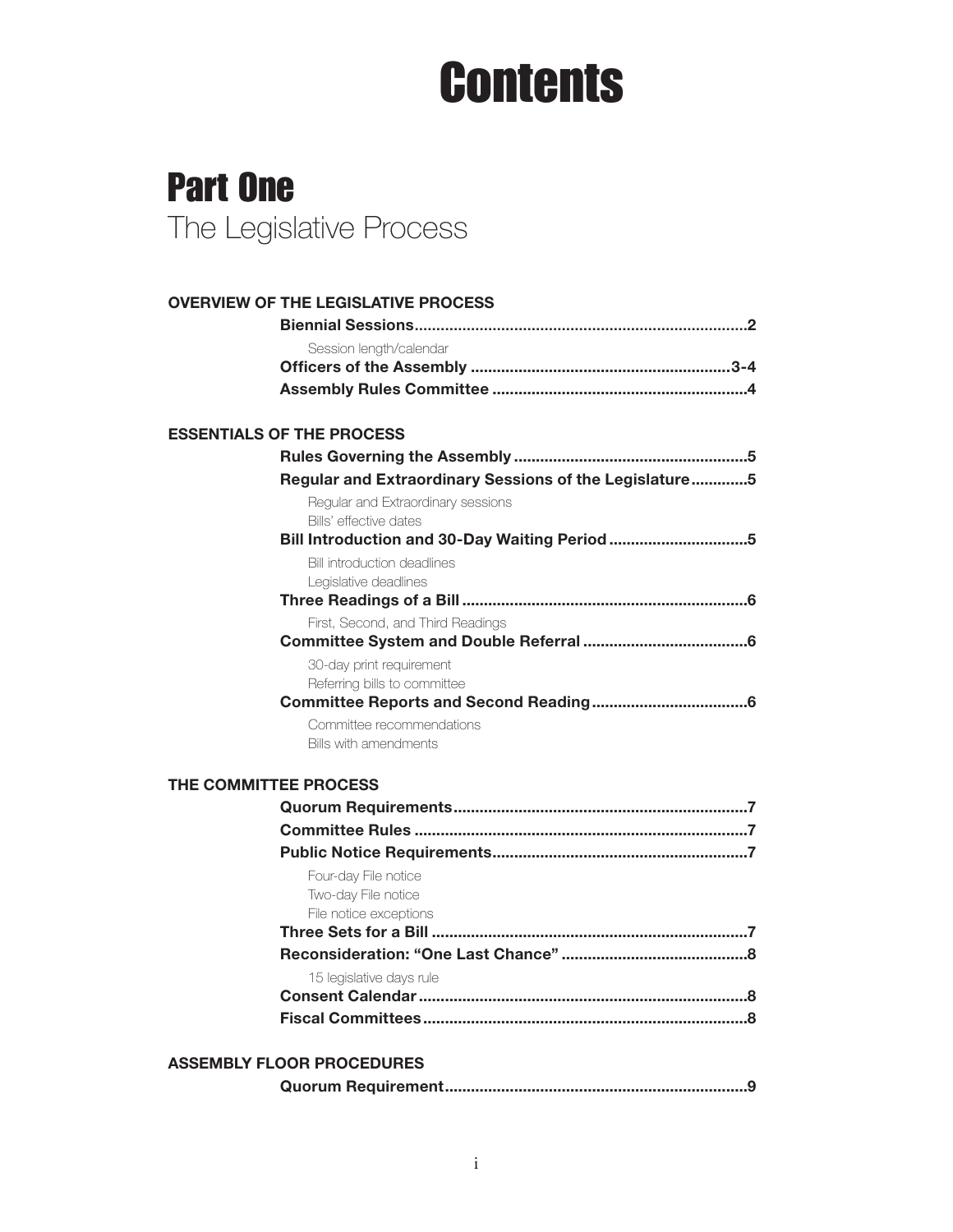| 41 and 54 vote bills                                                                 |
|--------------------------------------------------------------------------------------|
| Other vote thresholds                                                                |
| Super-majority Votes                                                                 |
|                                                                                      |
| <b>Basic motions</b>                                                                 |
| Recognition<br>No words spoken prior to motions                                      |
|                                                                                      |
| Voting requirements for motions                                                      |
|                                                                                      |
| Assembly agenda                                                                      |
| Floor sessions and check-in sessions                                                 |
| Item numbers                                                                         |
| Order of business                                                                    |
| Skipping around the File                                                             |
| Addressing bills not listed on the File                                              |
| Amendments to desk before session starts                                             |
| One-day waiting period                                                               |
| Floor amendments prohibited: scenarios                                               |
| Exemptions                                                                           |
|                                                                                      |
| <b>CONCURRENCE IN SENATE AMENDMENTS</b>                                              |
|                                                                                      |
| One-day waiting period                                                               |
| Substantially amended bills                                                          |
| Non-Concurrence: Conference Committees  16-17                                        |
| Appointing conferees                                                                 |
| Public notice                                                                        |
| Approval of conference report                                                        |
| Provisions must have been heard in committee<br>Report must be in print for two days |
|                                                                                      |
| <b>CONSIDERATION OF BILLS BY THE GOVERNOR</b>                                        |
|                                                                                      |
|                                                                                      |
| Bills enacted without Governor's signature                                           |
|                                                                                      |
| Overriding Governor's vetoes                                                         |
| 60-calendar-day rule                                                                 |

### Part Two Floor Operations and Procedure

### FLOOR SESSION GUIDE

### Members' Desks in the Chamber ............................................... 20

Access Bill books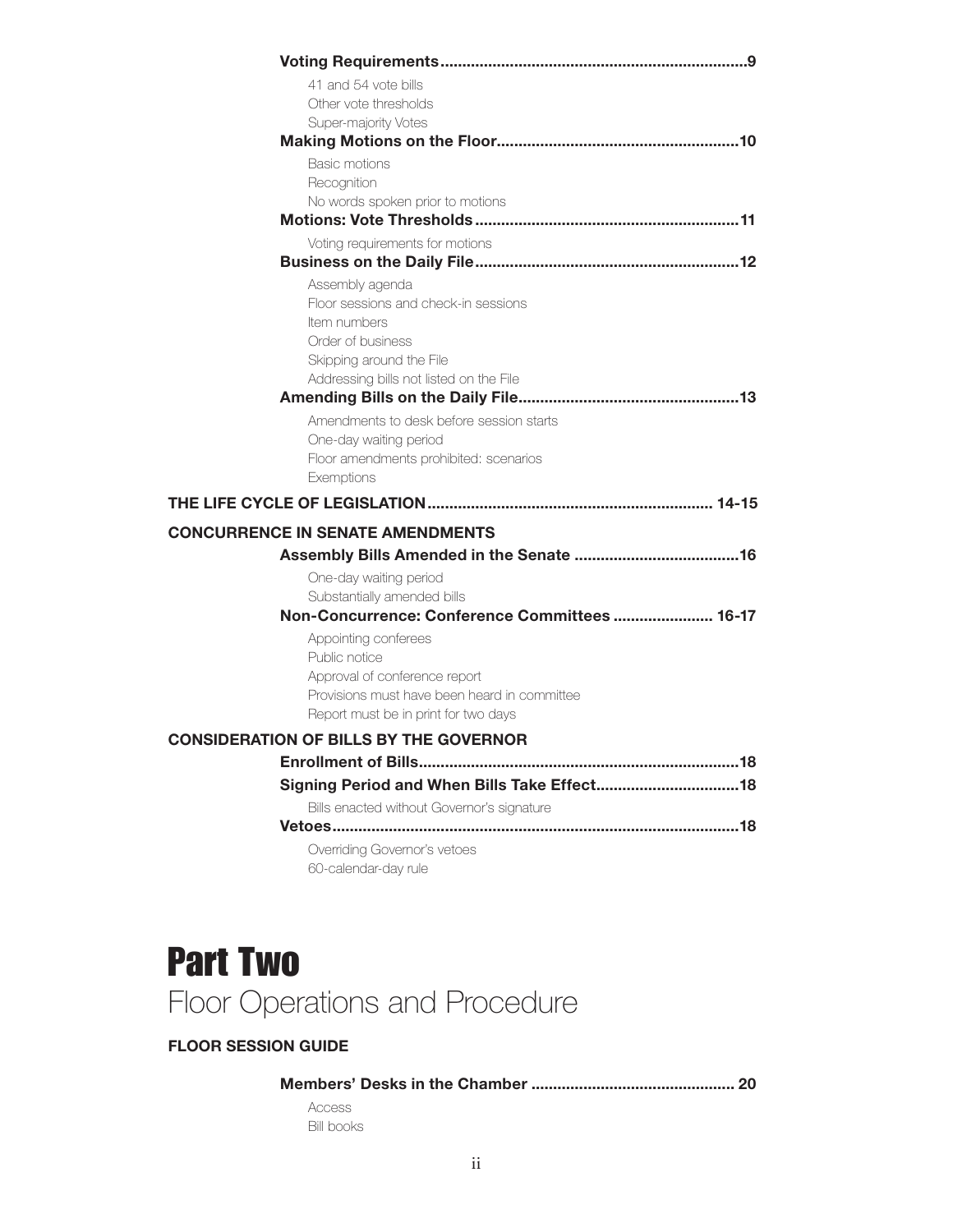|                            | Daily File                                                          |  |
|----------------------------|---------------------------------------------------------------------|--|
|                            | Laptop computers                                                    |  |
|                            |                                                                     |  |
|                            | Key                                                                 |  |
|                            | Votes recorded/printed in Journal                                   |  |
|                            |                                                                     |  |
|                            | Quorum                                                              |  |
|                            | Early arrivals                                                      |  |
|                            | <b>ESSENTIALS OF FLOOR DEBATE</b>                                   |  |
|                            |                                                                     |  |
|                            | Closing debate                                                      |  |
|                            | <b>GENERAL CHAMBER INFORMATION</b>                                  |  |
|                            |                                                                     |  |
|                            | Telephones                                                          |  |
|                            | Vote print-outs                                                     |  |
|                            | No staff access to Floor<br>Members prohibited from leaving Chamber |  |
|                            |                                                                     |  |
| <b>VOTING PROCEDURES</b>   |                                                                     |  |
|                            |                                                                     |  |
|                            | Procedure                                                           |  |
|                            | Step one: announce at rostrum                                       |  |
|                            | Step two: signature verification                                    |  |
|                            |                                                                     |  |
| <b>MEMBERS' ATTENDANCE</b> |                                                                     |  |
|                            |                                                                     |  |
|                            | Floor sessions/check-in sessions                                    |  |
|                            | Quorum requirement                                                  |  |
|                            | Committee attendance                                                |  |
|                            | Procedures for checking-in                                          |  |
|                            | Absences/excuses: letters                                           |  |



**Publications** 

| <b>OVERVIEW OF ASSEMBLY PUBLICATIONS</b>               |  |
|--------------------------------------------------------|--|
|                                                        |  |
|                                                        |  |
|                                                        |  |
| FLOOR DIAGRAM OF CHAMBER/ASSEMBLY DESK STAFF GUIDE  29 |  |
|                                                        |  |
| 32 <sub>2</sub>                                        |  |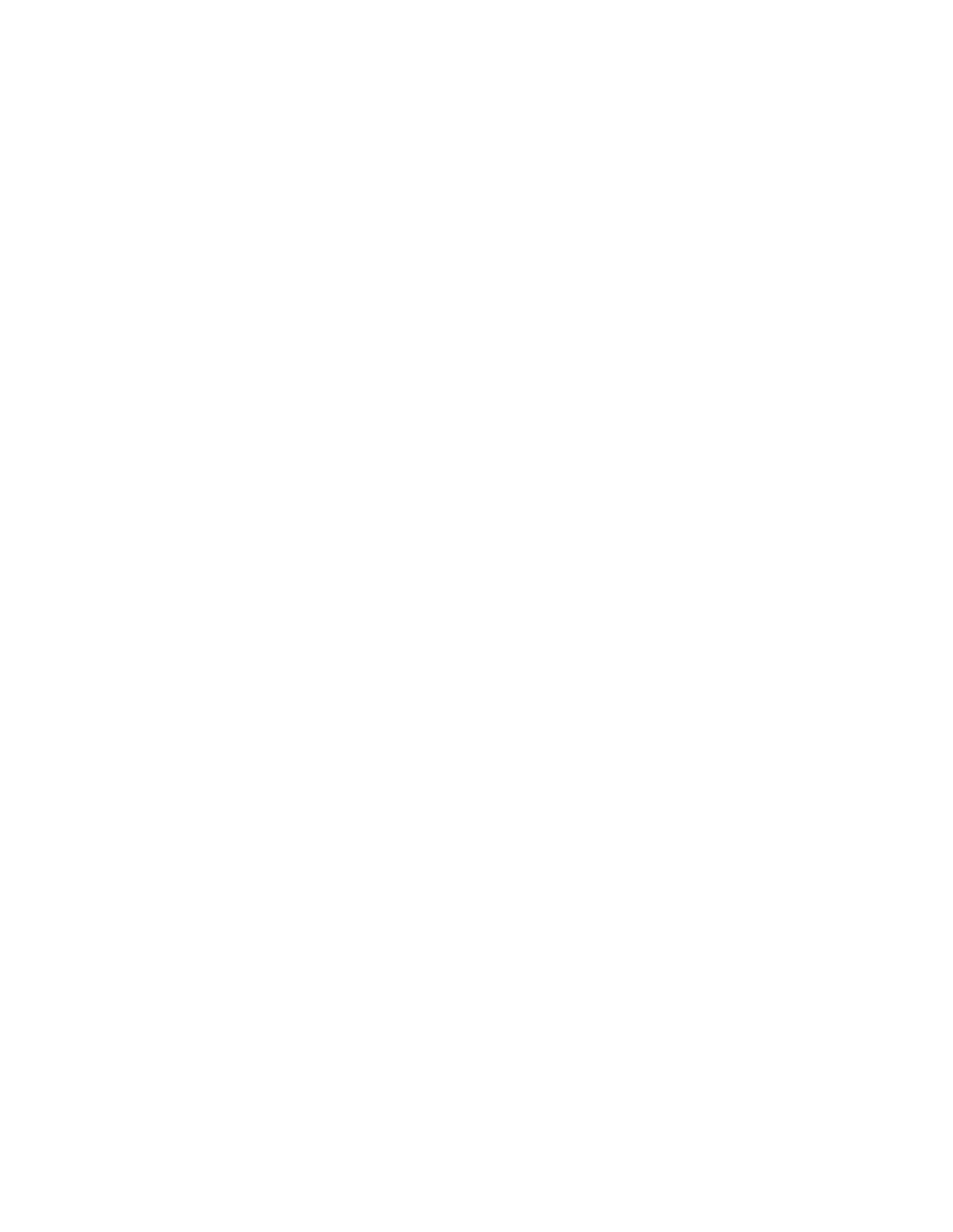

## Part One The Legislative **Process**

- Overview of the Legislative Process
- Essentials of the Process
- The Committee Process
- Assembly Floor Procedures
- The Life Cycle of Legislation
- Concurrence in Senate Amendments
- Consideration of Bills by the Governor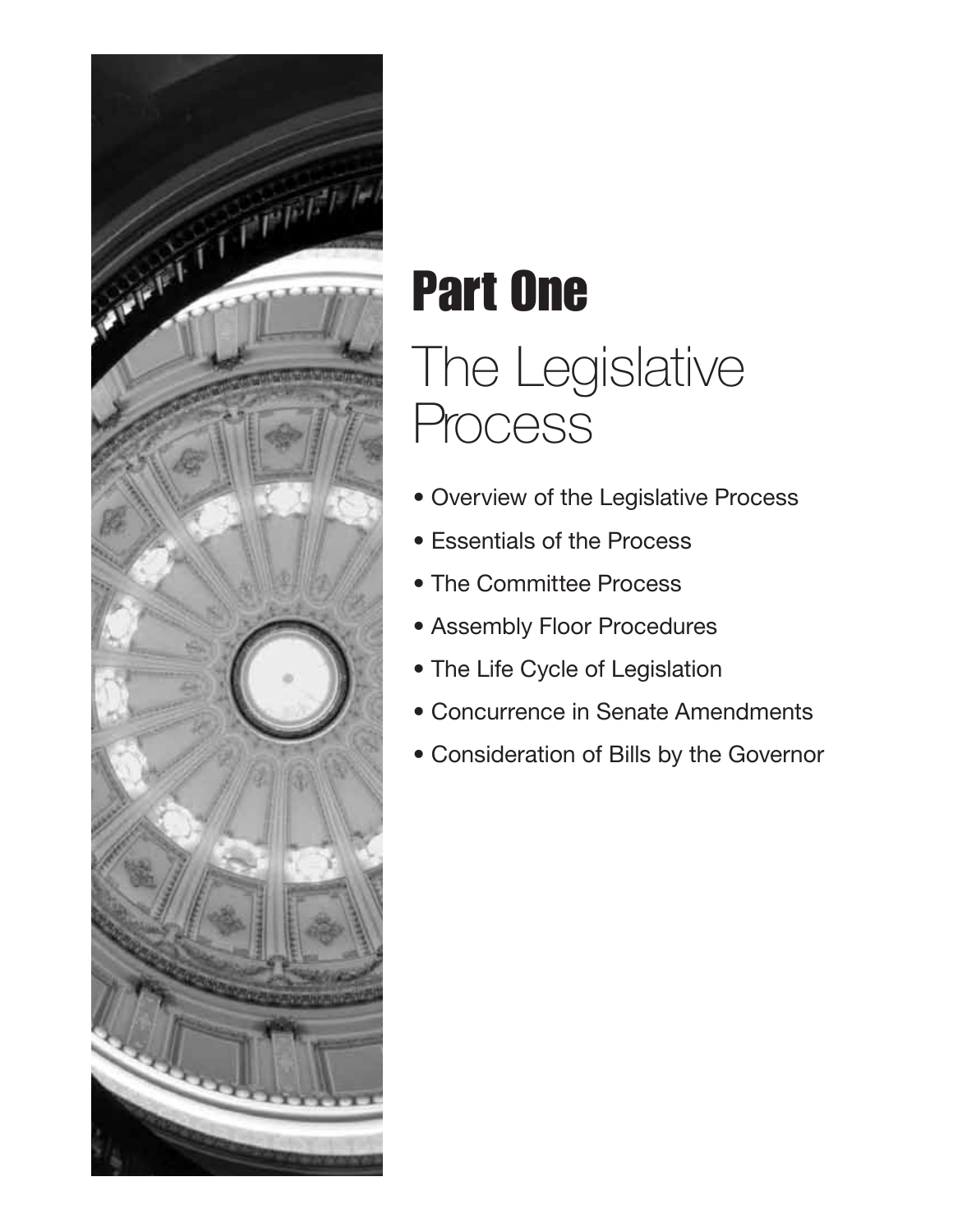### OVERVIEW OF THE LEGISLATIVE PROCESS

The process of government by which bills are considered and laws enacted is commonly referred to as the "legislative process." Pursuant to the California Constitution, on the first Monday in December after the November general election, both Houses of the Legislature organize, elect officers and adopt rules for the upcoming two-year session. The two-year session, referred to as the biennial session, is organized based on a legislative calendar. In the first year of the two-year session (e.g., 2011) both Houses meet from January until mid-September and then recess until January of the even-numbered year. In the second year (e.g., 2012) the Legislature meets from the first week in January until it finally adjourns on November 30 of the even-numbered year.

The California Legislature is comprised of two Houses: the Senate and Assembly. There are 40 Senators and 80 Assembly Members (Art. IV, Sec. 2(a)). Based on current population data, each Assembly Member represents approximately 485,000 constituents; Senators represent approximately 970,000 constituents.

The Assembly has 30 standing committees in the 2011-12 Regular Session, which consider legislation in a wide range of policy areas. Each committee is staffed by professional consultants who work closely with each Member to assist them in facilitating their legislative agenda. The Speaker's staff and other leadership staff also play a vital role in the legislative process.

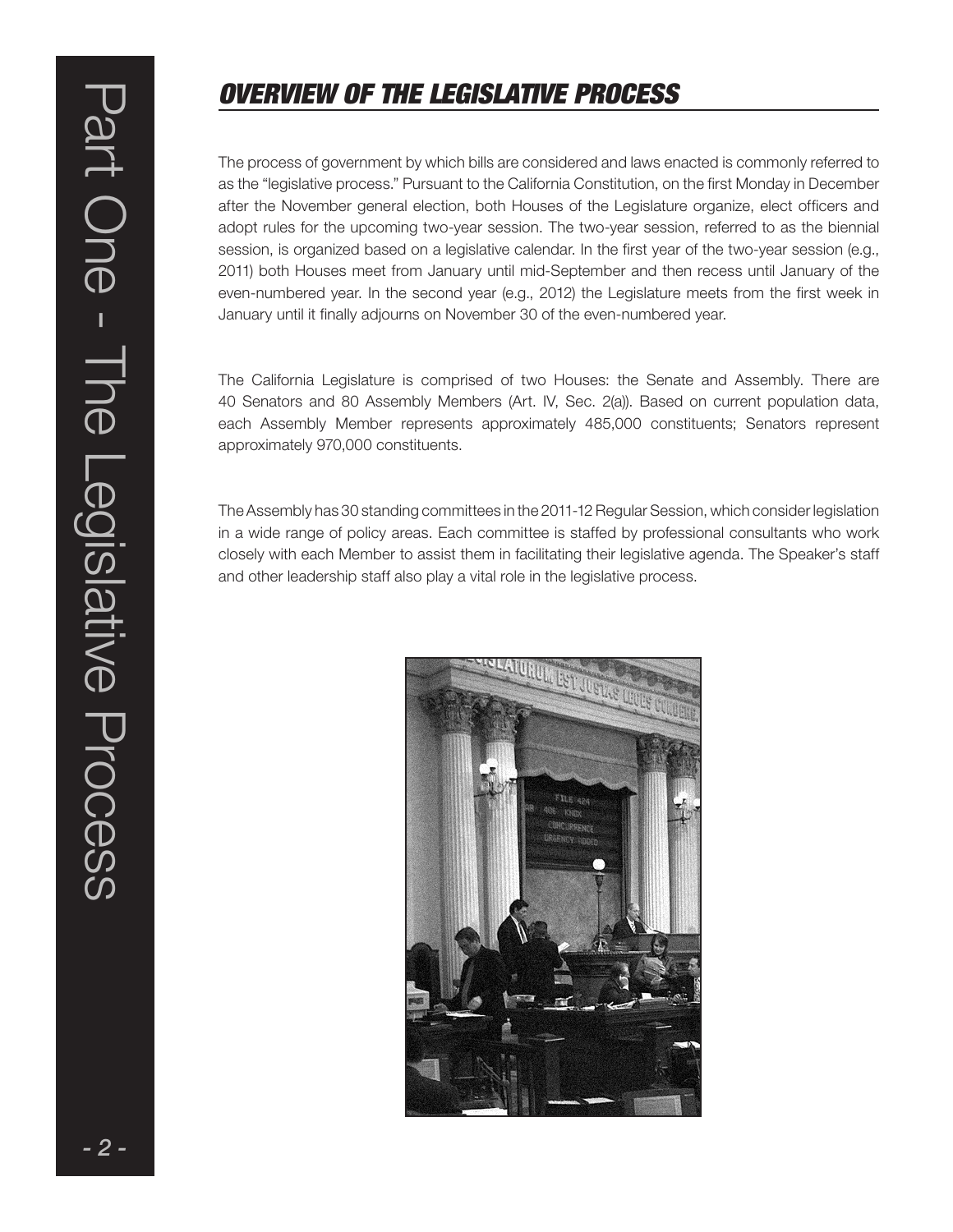### Officers of the Assembly

There are several officers of the Assembly who work closely with the Members and their staff in facilitating the legislative process.

### Speaker

The Speaker of the Assembly is the presiding officer of the Assembly and is elected for a two-year term by a majority vote of the Members. He or she is charged with the overall management and supervision of the Assembly. The Speaker appoints Members to all committees and subcommittees of the Assembly, allocates funds, staffing and other resources for the effective operation of the House, and establishes the committee schedules (A.R. 26).

#### Speaker pro Tempore

The Speaker pro Tempore is appointed by the Speaker pursuant to Assembly Rules 1 and 28. This officer exercises the powers and duties assigned by the Speaker during his or her absence, including the responsibility of presiding over sessions of the Assembly and advising the Members on parliamentary procedures of the House.

### Assistant Speaker pro Tempore

Appointed by the Speaker, the Assistant Speaker pro Tempore serves as presiding officer in the absence of the Speaker or Speaker pro Tempore.

### Majority Leader

The Majority Floor Leader, selected by the Speaker, assists the Speaker in the conduct of business of the Assembly by making the appropriate motions and points of order that are necessary to expedite the proceedings of the Assembly.

#### Majority Policy Leader

The Majority Policy Leader performs duties assigned by the Speaker, including assisting the Speaker in the development and implementation of the policy goals and objectives for the Assembly.

#### Minority Leader

The Minority Leader is designated by a caucus of the minority members and acts as their representative on the Floor of the Assembly. He or she also appoints the Vice Chair and two other minority party members to the Rules Committee.

#### Chief Clerk

The Chief Clerk is one of three nonmember officers that is elected by a majority vote of the Assembly. (The other two are the Sergeant-at-Arms and the Chaplain.)

The Chief Clerk's primary responsibility is to serve as chief parliamentarian of the Assembly. In addition, the Chief Clerk and his or her staff is charged with recording, documenting and assisting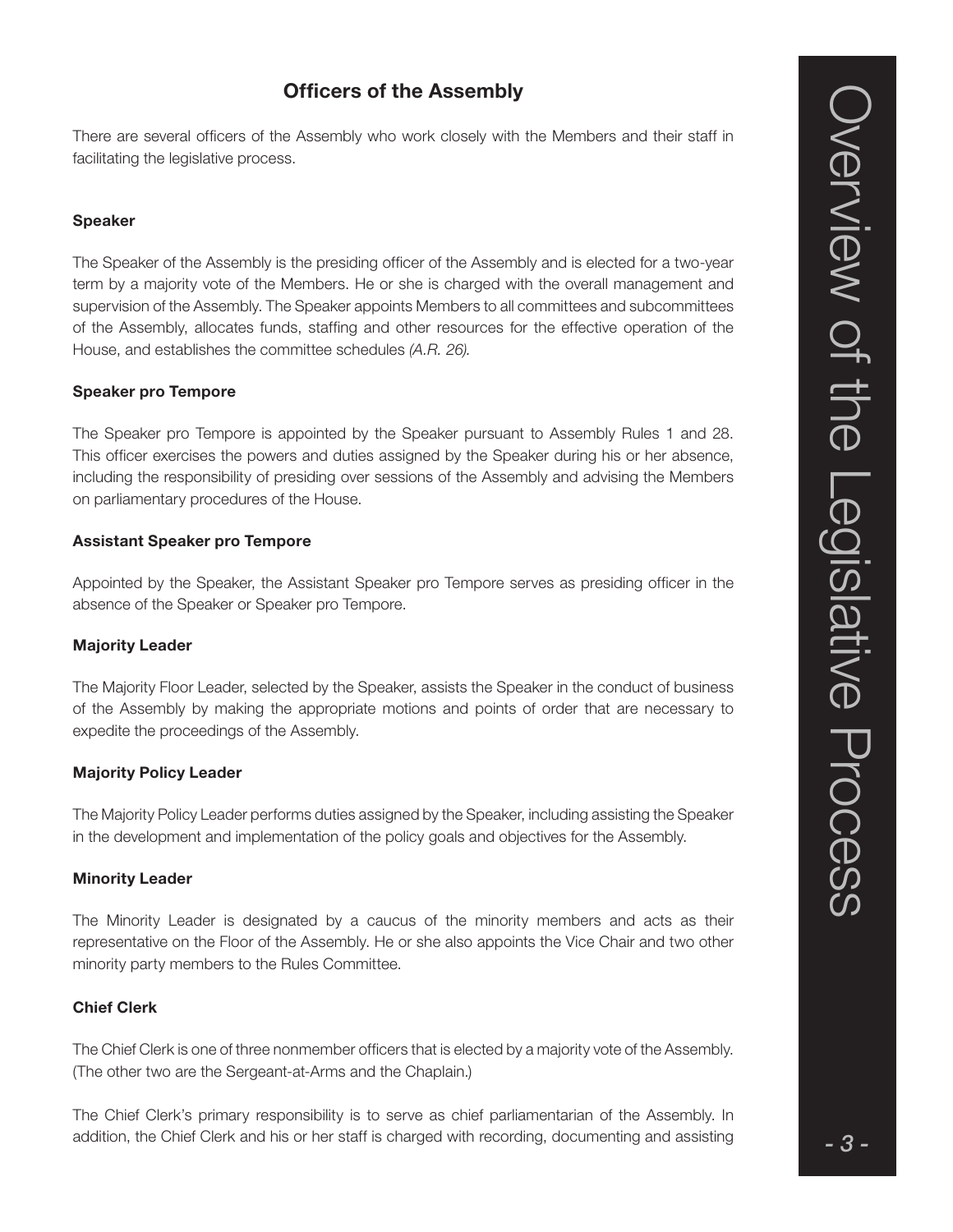the Assembly in processing all legislation at every stage of the process (A.R. 32).

### Chief Sergeant-at-Arms

The Chief Sergeant-at-Arms' primary duty is the maintenance of order and preservation of decorum at the daily sessions of the Assembly. The Chief Sergeant-at-Arms is also a nonmember officer who is elected by a majority vote of the Assembly (A.R. 1, A.R. 33).

The Sergeant-at-Arms and his or her assistants also provide a wide range of vital services for the Members of the Assembly, including providing security to Members and staff.

### Assembly Rules Committee

The Assembly Rules Committee is the administrative committee of the Assembly. An important function of the committee is the initial assignment of bills to the appropriate standing committees. The Rules Committee also provides clerical assistance and office support services for Members of the Assembly (A.R. 14). The committee routinely meets to take up requests for adding urgency clauses to bills or for rules suspensions on particular matters.

The Chair is in charge of the Rules Committee. In this leadership role, s/he is responsible for the administration and personnel operations of the house, and oversees the procedural and housekeeping functions of the committee. The Chief Administrative Officer reports directly to the Chair.

In many state legislatures, the rules committees perform only "housekeeping" functions. In California, both the Senate and Assembly Rules Committees may consider substantive legislation in the same manner as do the policy committees of the Legislature.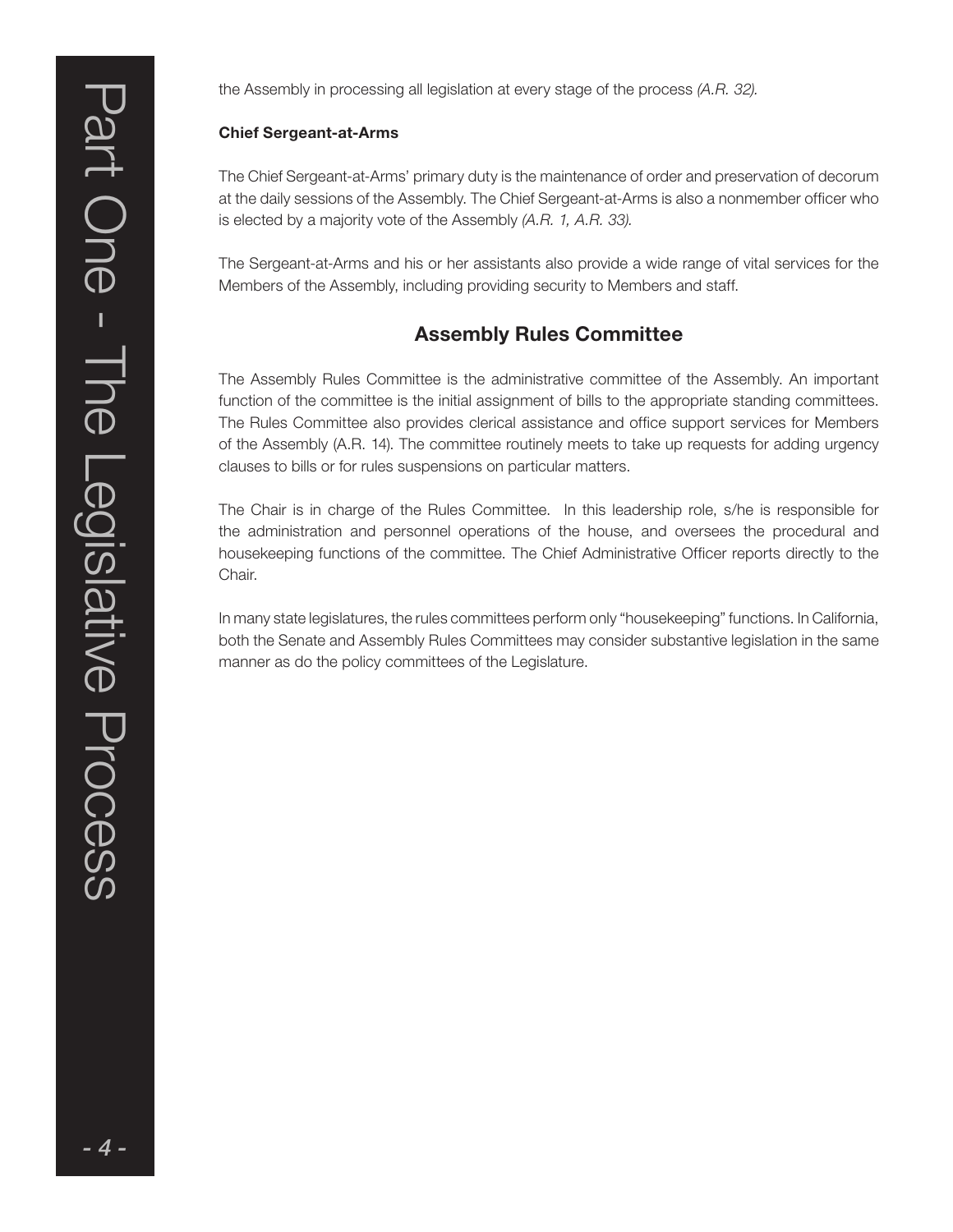### Rules Governing the Assembly

The proceedings of the Assembly are governed by the California Constitution, Assembly Rules (H.R. 1, adopted Dec. 6, 2010), Joint Rules, usage and custom, statutes, and Mason's **Manual** of Legislative Procedure. Rules passed by a prior Legislature are not binding on a subsequent legislative body. However, in the absence of rules, the Assembly is governed by usage, custom, precedent and general parliamentary law (Mason's Sections 22, 29).

### Regular and Extraordinary Sessions of the Legislature

As a result of a Constitutional Amendment adopted by the voters in 1972, the California Legislature now meets in a continuous two-year session, convening on the first Monday in December of the even-numbered year. These biennial sessions are denoted by two years separated by a hyphen (i.e., 2011-12 Regular Session).

In addition, the Governor may call the Legislature into session to act upon certain subjects that he or she feels deserves added or urgent attention, such as flood relief, etc. Such sessions are known as extraordinary or "special" sessions. On these occasions, the Legislature is limited to the consideration of the matters specified in the Governor's Proclamation (Art. IV, Sec. 3(b)). Bills introduced in a special session are referred by the extraordinary session number ("AB 21 in the 8th Extraordinary Session"), and take effect 91 days after the final adjournment of that special session (Art. IV, Sec. 8(c)(1)).

Generally, regular session bills passed and signed into law (enacted) in any given year (e.g., 2011) become effective on January 1 of the following year (e.g., Jan. 1, 2012) (see Art. IV, Sec. 8(c)(1), Sec. 8(c)(2), Sec. 10(c), and Sec. 10(d)). Bills which are necessary for the preservation of the public peace, health or safety are called "urgency" measures and take effect immediately upon being signed by the Governor (Art. IV, Sec. 8(c)(3), Sec. 8(d)). Urgency bills can be introduced in regular or extraordinary sessions and must garner a two-thirds vote of each House to pass.

### Bill Introduction and 30-day Waiting Period

The legislative process begins with the introduction of bills. To introduce a bill, the Member instructs the Legislative Counsel to draft the measure and assign it a request number (RN). This draft is then put "across the Desk," meaning that the Member's staff delivers the measure to the Assembly Chamber, where it is given a bill number by the Chief Clerk. The clerk then sends the bill to be printed. Pursuant to the rules and the Constitution, bills must be in print for 30 days before any action or votes can be taken (this provision can be waived by 60 votes pursuant to Art. IV, Sec.  $8$ (a) and J.R. 55). During the 30-day waiting period, "pre-committee" authors amendments may be adopted in order to give the public more time to scrutinize bill language. The Budget Bill is exempt from the waiting period.

Legislative deadlines govern virtually the entire process, including bill introductions, committee meetings, joint recesses, and bill passage from one House to the other. Most deadlines are established by Joint Rules 51 & 61, and can only be waived by a super-majority vote (i.e., 54 votes). A bill may be introduced beyond the established deadline, subject to approval by the Speaker (J.R. 54(a)).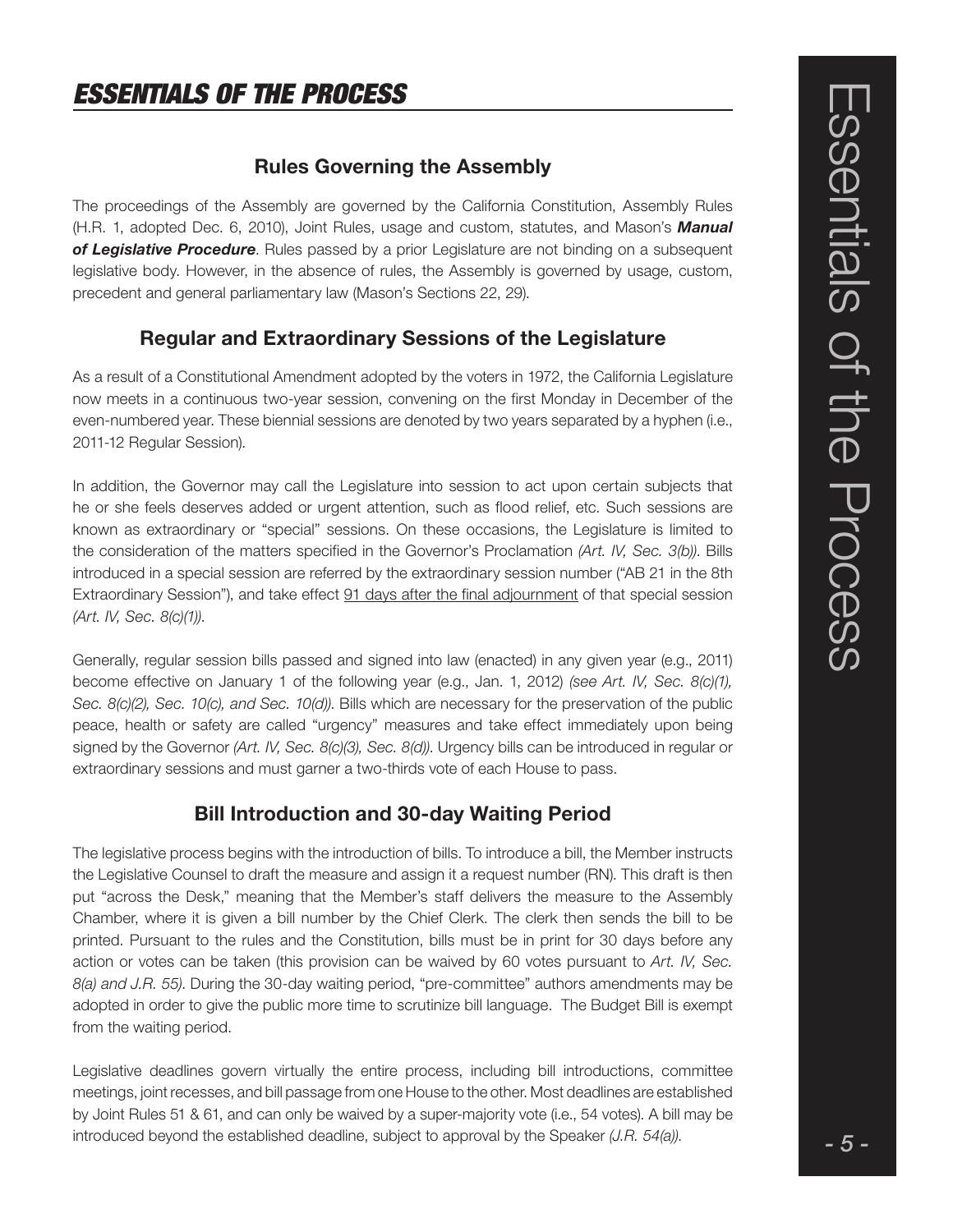### Three Readings of a Bill

The Constitution also requires that a bill's title be read three times on three separate days (Art. IV, Sec. 8(b)). The actual reading of the title is performed by the Reading Clerk. The initial introduction of a bill counts as its first reading. Second reading occurs as a procedural step when a bill is reported, with or without amendments, from committee to the Floor (see below). At the third reading stage, the bill is eligible for Floor debate and final passage by the entire membership.

In urgent cases, the three readings requirement and 30-day waiting period may be suspended by a super-majority vote of the House (i.e., 54 and 60 votes, respectively) (J.R. 55, Art. IV, Sec. 8(b)).

### Committee System and Double Referral

Once a bill is introduced and has been in print for 30 days, a majority of the Rules Committee then refers it to a policy committee for a hearing. Some bills may be "double referred" to two policy committees if the subject matter lies within the jurisdiction of more than one committee (e.g., an A.B. could be referred to both Public Safety and Judiciary committees), pursuant to A.R. 51. If the bill fails passage in the first committee, it is "dead" and therefore cannot be heard by the second committee. Additionally, bills with fiscal impact must be heard by a fiscal committee prior to a floor vote.

There are 30 standing committees for the 2011-12 Regular Session. Established jurisdictional guidelines govern the referral of bills to committees (e.g., Assembly Journal, 1/29/09, pp. 250-257). The Rules Committee may also serve as a policy committee by referring measures to itself.

### Committee Reports and Second Reading

All bill actions taken by a committee are recorded by rollcall vote, and then reported to the House via committee report forms. A committee may take action on legislation in numerous ways. A committee may, among other things, propose the following: to pass a bill with amendments; pass a bill unchanged; hold a bill; "kill" (i.e., defeat) a bill; refer a bill to another committee; refer a bill to the Floor without recommendation; amend a bill and re-refer the bill back to the same committee,

etc. In any case, when a committee reports a bill out with or without amendments, the bill must be placed on second reading for the adoption, or ratification, of the committee's recommendation.

A bill reported out of committee to the Floor with proposed amendments remains on the Second Reading File for two days before it is moved to the Third Reading File. If a bill is reported with a "do pass" recommendation (and no amendments



or re-referral), then the bill would be on second reading for one day, and then move to the Third Reading File thereafter. Likewise, a bill that is to be amended and re-referred would appear on second reading for one day (for the adoption of the amendments), and would then be deleted from the file and referred to the appropriate committee for further action. The Second Reading File is published at the front section of the Daily File, and committee report recommendations are recorded in the Assembly Journal.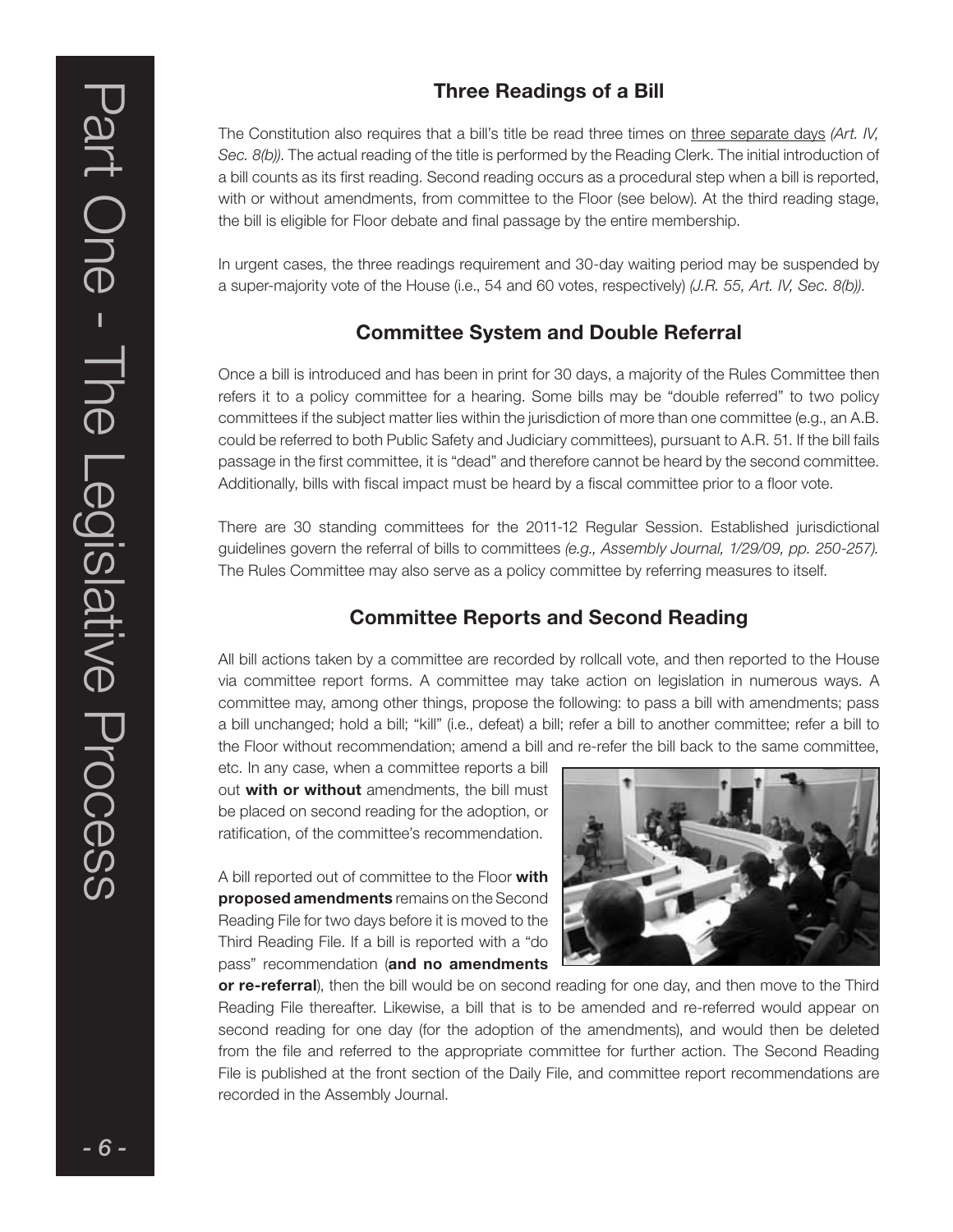### THE COMMITTEE PROCESS

### Quorum Requirements

A quorum must be present for a committee to meet. A majority of the committee membership constitutes a quorum and the same number is required to pass a bill (A.R. 57).

### Committee Rules

Committees may adopt their own rules of procedure, but such rules must be consistent with the House and Joint Rules (A.R. 55).

### Public Notice Requirements

### Four-day Daily File Notice

Before a bill may be heard by the committee of first reference, a notice of such hearing must be published in the Daily File **four days** prior to the hearing, not including the day of the hearing (see J.R. 62(a), J.R. 60(b), J.R. 36(a)(2), J.R. 36(a)(4). Informational hearings require four days notice as well. Committee hearing notices are published at the front of the Daily File. Questions regarding the Daily File should be directed to the File Clerk or Assistant File Clerk, at 319-2358.

### Two-day Daily File Notice

A committee of second reference (a fiscal committee or second policy committee) needs two days prior notice published in the Daily File before hearing a bill. A committee hearing a bill for concurrence also requires a two-day notice (J.R. 26.5, J.R. 62(a)).

These notice provisions are known collectively as the "File Notice Requirement," and can be waived by unanimous consent or a majority vote of the House (41 votes in an 80-member Assembly). Other provisions contained in Joint Rule 62(a) require a two-thirds floor vote for suspension.

### Daily File Notice Exceptions

Extraordinary session bills, and all concurrent and house resolutions are exempt from the two- and four-day File notice requirements. Constitutional amendments and joint resolutions ratifying an amendment to the U.S. Constitution are treated as bills, and require proper notice prior to being heard in committee.

### Three "Sets" for a Bill

A bill may be set for hearing only **three times**  $(J.R. 62(a))$ . This does not include "testimony-only" hearings or hearings postponed or adjourned by the committee. Additionally, a measure may not be set for hearing pending referral of the bill by the Rules Committee or any other committee (A.R. 56).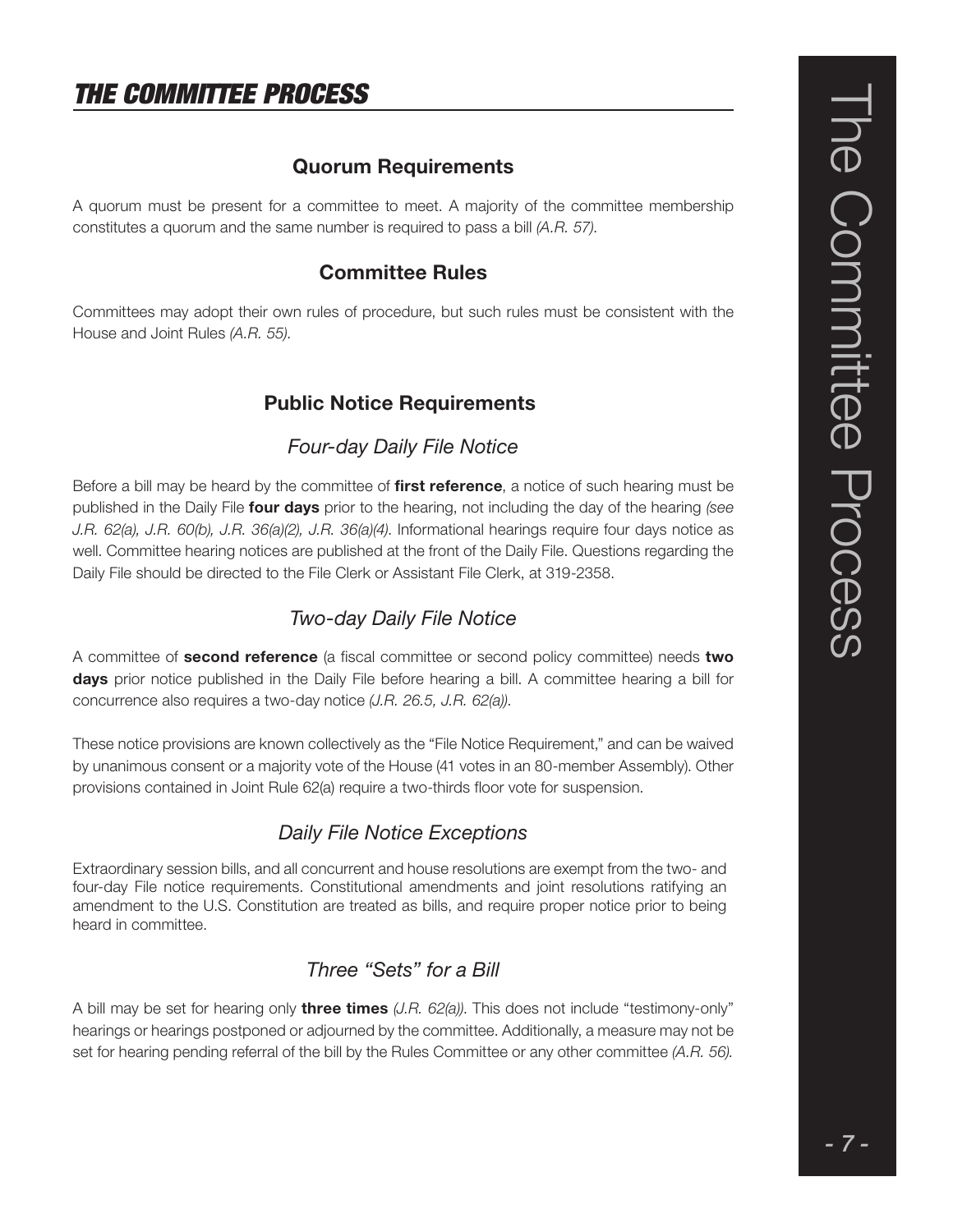"Reconsideration" is a motion to reverse the previous action and take another vote on a bill once it has failed or passed. Reconsideration is usually utilized in committee to allow another vote on a bill once it has failed passage.

A bill may be reconsidered only once after failing passage in committee, and the notice to reconsider must be made within **15 legislative days** or prior to the interim recess, whichever comes first  $(J.R.$  $62(a)$ ). The exception is that a bill can be reconsidered the same day as the original vote provided that the author is present and a majority of the committee agrees. If reconsideration is invoked in committee on the same day as the original vote, notice is not required. (Note: on the Floor, reconsideration is "noticed" for the next legislative day.)

### Consent Calendar

Pursuant to J.R. 22.1, noncontroversial bills may be reported to the Floor with the recommendation that they be placed upon the consent calendar (e.g., "Do pass. To Consent Calendar."). These uncontested measures must comply with the restrictions imposed under the Joint Rules. These bills must have received no "no" votes and had no opposition expressed by any person present at the committee hearing.

After their second reading, these uncontested bills are placed on the "Consent Calendar–First Legislative Day" for one day, and are then placed upon the "Consent Calendar–Second Legislative Day," at which point they become eligible for passage. Bills listed on the second-day consent calendar are voted on without debate with one rollcall vote. Any Member may unilaterally remove a bill from the first- or second-day consent calendars. Once removed from consent, the bills are placed at the foot of the Third Reading File for the next legislative day (see J.R. 22.1, 22.2, 22.3).

### Fiscal Committees

Bills are referred to a fiscal committee when they appropriate money, result in a substantial expenditure of state money, or result in a substantial loss of revenue to the state.

A fiscal bill is denoted in the last line of its Legislative Counsel's Digest as "fiscal committee: yes." Bills that did not originally have a fiscal impact, but later become fiscal as a result of amendments are re-referred to a fiscal committee, even if they are on the Third Reading File (J.R. 10.5).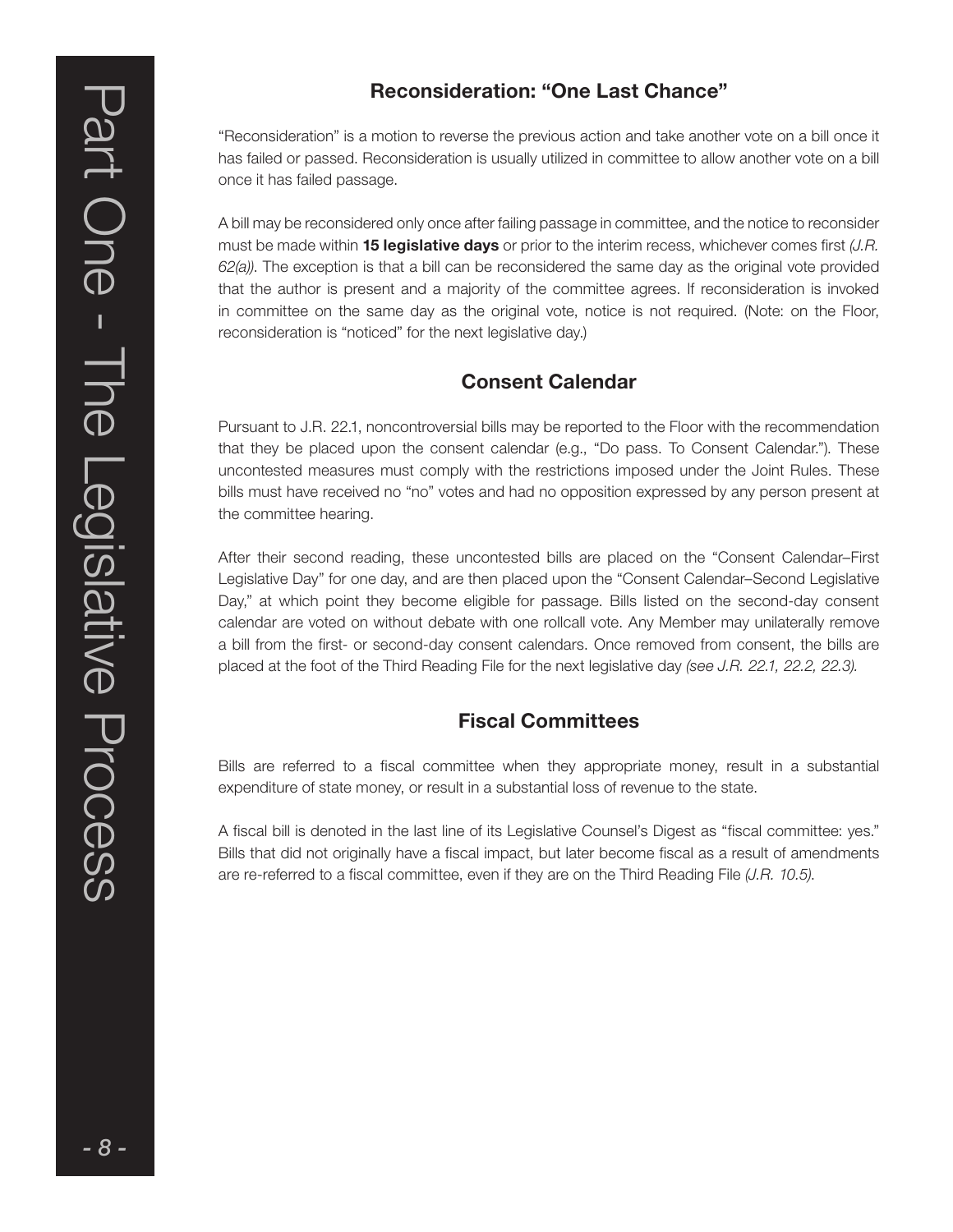### Quorum Requirement

The Assembly can conduct business only when a quorum is present. The Constitution defines a quorum as a majority of the membership of the House; therefore, a quorum is 41 Members, regardless of whether there are any vacancies in the 80-member Assembly (Art. IV, Sec. 7(a)).

### Voting Requirements

### 41 and 54 Vote Bills

Most bills require a simple majority vote (41) for passage (Art. IV, Sec. 8(b)). However, there are several instances where a two-thirds vote (54)

is required, including, but not limited to:

- urgency measures (budget bills that take effect immediately are exempted under Prop. 25 of 2010);
- amending the Lottery Act, Prop. 103, Political Reform Act of 1974 (FPPC), or the "Three Strikes Law";
- suspending Prop. 98;
- overriding the Governor's veto;
- adopting Constitutional Amendments (ACA's and SCA's);
- suspending some Joint Rules.

### Other Vote Thresholds

Pursuant to Assembly Rule 8, amending an Assembly Rule requires a majority vote of the duly elected and qualified Members (e.g., 40 votes in a 79-member house). Assembly Rule 7 provides for suspending an Assembly Rule, which takes a majority vote of the Members (e.g., 40 votes in a 79-member house). However, A.R. 7 also provides for the suspension of rules requiring two-thirds of those present and voting in specified instances.

### Super-majority Votes

There are a few instances that require a super-majority vote (56, 60, or 64), but these scenarios are limited to parliamentary situations that involve the suspension of specific rules, suspending certain Propositions, or invoking specified Constitutional provisions.

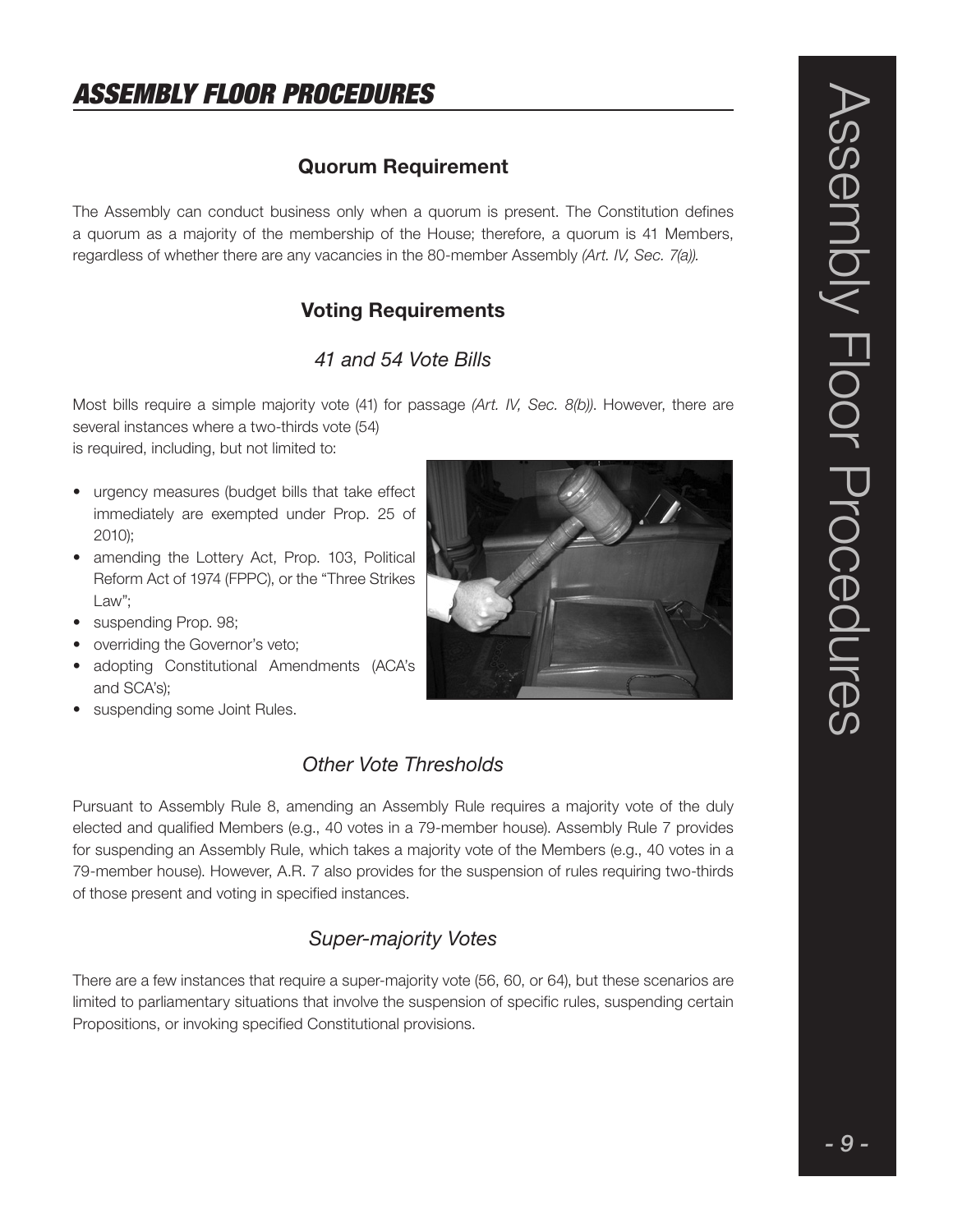### Assembly Order of Business

Assembly Floor sessions have long followed a predetermined order of business, detailed on the first page of the Assembly Daily File (A.R. 40, A.R. 63). Session commences with an oral attendance rollcall, and progresses through business on the Daily File, and ends with adjournment. Any variation from this order must be approved by unanimous consent, or requires a majority vote of the Members to suspend the "Orders of the Day" under Assembly Rule 40. The exception is that the Speaker may allow adjournment memorials and Members' resolutions to be taken up in a different order if necessary (A.R. 40(b)). Skipping, passing and retaining, or taking up bills out of order on the Daily File requires unanimous consent or a majority vote (A.R. 63).

### Making Motions on the Floor

### Basic Motions

The proper point at which to make basic motions is under "Motions and Resolutions," which is one of the first orders of business after the prayer and pledge of allegiance. Generally, basic "housekeeping" motions are made during this time, such as: re-referring recently amended bills from one committee to another; requesting File notice waivers; noticing intent to remove a bill from Inactive File; printing letters of intent in the Journal, etc.



### **Recognition**

**"For what purpose do you seek recognition?"**

When a Member wishes to address the Assembly, he or she must raise the microphone at his or her desk, and then wait for the Presiding Officer to "recognize" the Member. The Presiding Officer will ask the Member "For what purpose do you seek recognition?" at which time the Member should state his or her purpose for rising. (Members not duly recognized by the Presiding Officer are considered out of order.)

### No Words Spoken Prior to Motions

When a Member wishes to make a motion, he or she may not speak prior to making the motion, or immediately after. For example, if a Member wishes to re-refer a bill to committee, no editorial comments or arguments may be made prior to making the motion to re-refer. The motion should be made as follows: "Mr./Mme. Speaker, I move to refer Assembly Bill 5000 to the Appropriations Committee." Once a motion is made and seconded, the Presiding Officer will inform the Member that he or she may open on his or her motion (if the motion is debatable). When debate has ended, the maker of the motion closes and then a vote is taken on the motion.

When making a motion to end debate ("moving the previous question"), only Members that have **not** previously spoken on the question are eligible to move the previous question.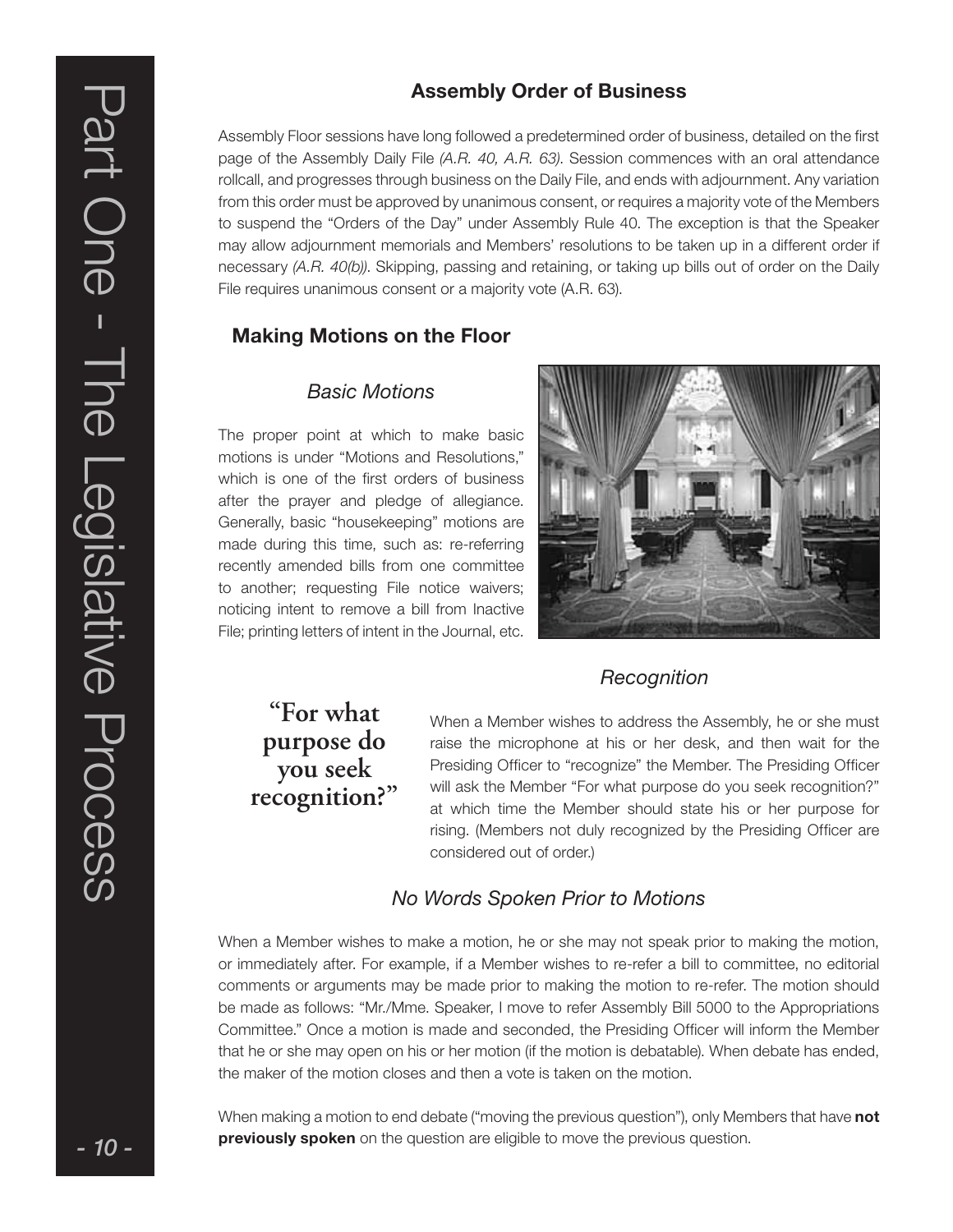### Motions: Vote Thresholds

*(Based upon H.R. 1 (2011-12), and usage and custom)*

### Motions Granted by 41 Votes

- Motion to reconsider any bill, resolution, amendment, or motion (A.R. 100(a))
- Motion to immediately reconsider a bill (A.R. 100(c))
- Motion to re-refer a bill to another committee; or from the Daily File to a committee (A.R. 96(a), A.R. 97)
- Motion to withdraw a bill from committee (requires Rules Cmte. approval first) (A.R. 96(b))
- Motion to strike a bill (e.g., vetoed bill) from the File (A.R. 98)
- Motion to rescind an action or expunge the record (A.R. 99)
- Motion to postpone indefinitely (A.R. 90)
- To pass over a bill on File (i.e., pass on file, pass and retain, pass temporarily, "skip around" the File) (A.R. 63)

### Motions Carried by a Majority Vote of Members\*

- Bringing up a bill without reference to File ("WORF" motion)
- Motion to suspend specified Assembly Rules (A.R. 7)
- Suspending the orders of the day (A.R. 40)

\* Threshold varies based upon the number of Members currently serving (e.g., 40 votes in a 79-member House)

### Motions Carried by a Majority of Those Present and Voting

- Motion to take up on the same day a motion to reconsider a resolution, amendment, or motion (A.R. 100(c))
- Adoption of amendments (A.R. 69(a))
- Laying an amendment on the table (A.R. 86)
- Continuing motion(s) to reconsider until the next legislative day (A.R. 100(e))
- Immediate transmittal or ordering a bill returned to the Senate
- Appealing the decision of the Chair (A.R. 82)
- Moving, dispensing, or continuing a call of the Assembly (A.R. 101)

### Motions Carried by Two-Thirds of Those Present and Voting

- Motion to amend a bill on the last two days preceding the Jan 31, 2012, bill passage deadline (not applicable to "chaptering out" or urgency clause amendments (A.R. 69(e)).
- Motion to amend a bill during the last seven days preceding the commencement of Interim Recess or Final Recess (deadline not applicable to "chaptering out" or urgency clause amendments (A.R. 69(e)).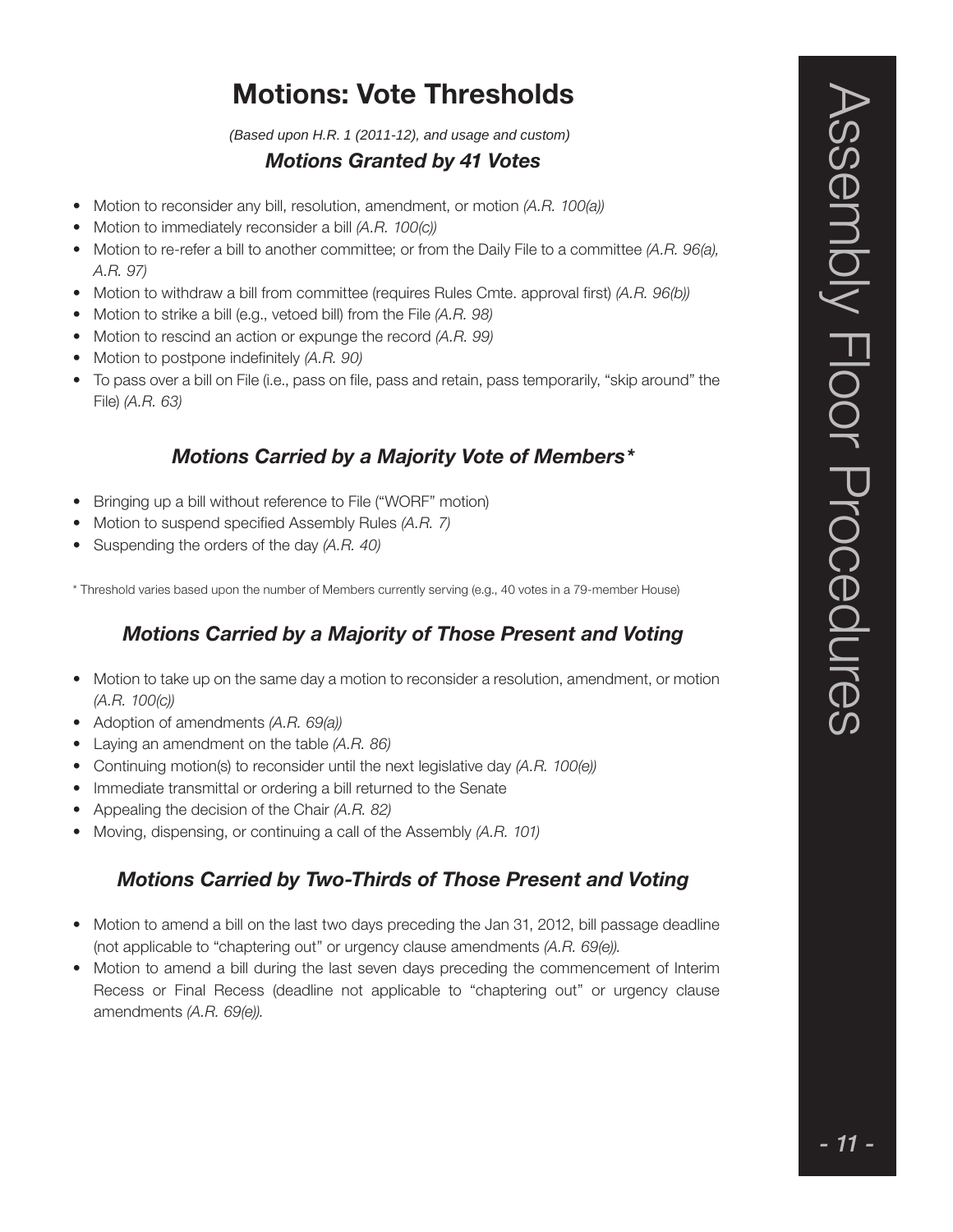### Business on The Daily File

*(See page 26 for more detailed information on the Daily File)*

### Assembly Agenda

The Daily File is the official agenda for each session. This booklet is published by the File Clerk and Assistant File Clerk, under the direction of the Chief Clerk. The File is printed each legislative day and includes all the bills eligible for floor action. A list of committee hearings, various tables, schedules, and committee memberships are also included in this booklet.

### Floor Sessions and Check-in Sessions

The Daily File is published each legislative day, including "Floor Session" days and "Check-in Session" days. A check-in session is a day upon which a quorum is present, but Members are not taking-up business on the Daily File. Usually, Members are participating in committee hearings and conducting other legislative business in the Capitol. Since a quorum is present, day-to-day business at the Assembly Desk can be transacted, such as amending bills on second reading, processing committee reports, etc. (See page 24 for important attendance information on check-in session days).



### Item Numbers

Each measure listed in the File will have a corresponding Item Number which changes from day to day. Pursuant to the rules, all bills must be called upon in the order of their listing in the Daily File (see Assembly Rules 58, 63, and 66).

### Order of Business on the Daily File

Items on File are listed in the following order: Special Orders, Second Reading, Unfinished Business, Third Reading, Consent Calendar, Bills in Conference, and Inactive File.

### "Skipping Around" the Daily File

If a Member wishes to take up a bill out of order on the File, he or she must first seek unanimous consent of the body to go to that item number. The request should be stated as follows: "Mr./Mme. Speaker, I request unanimous consent to move to File Item Number \_\_." If another Member objects ("withholds unanimous consent"), it requires a suspension of A.R. 63 by majority vote.

### Addressing Bills not Listed on the Daily File ("WORF")

Bills not listed on the Daily File can only be taken up with unanimous consent or by suspending the rules. This process is referred to as "taking up a bill without reference to File (WORF)." A vote of a majority of the members (e.g., 40 Members in a 79-member House) is required to take up such a bill.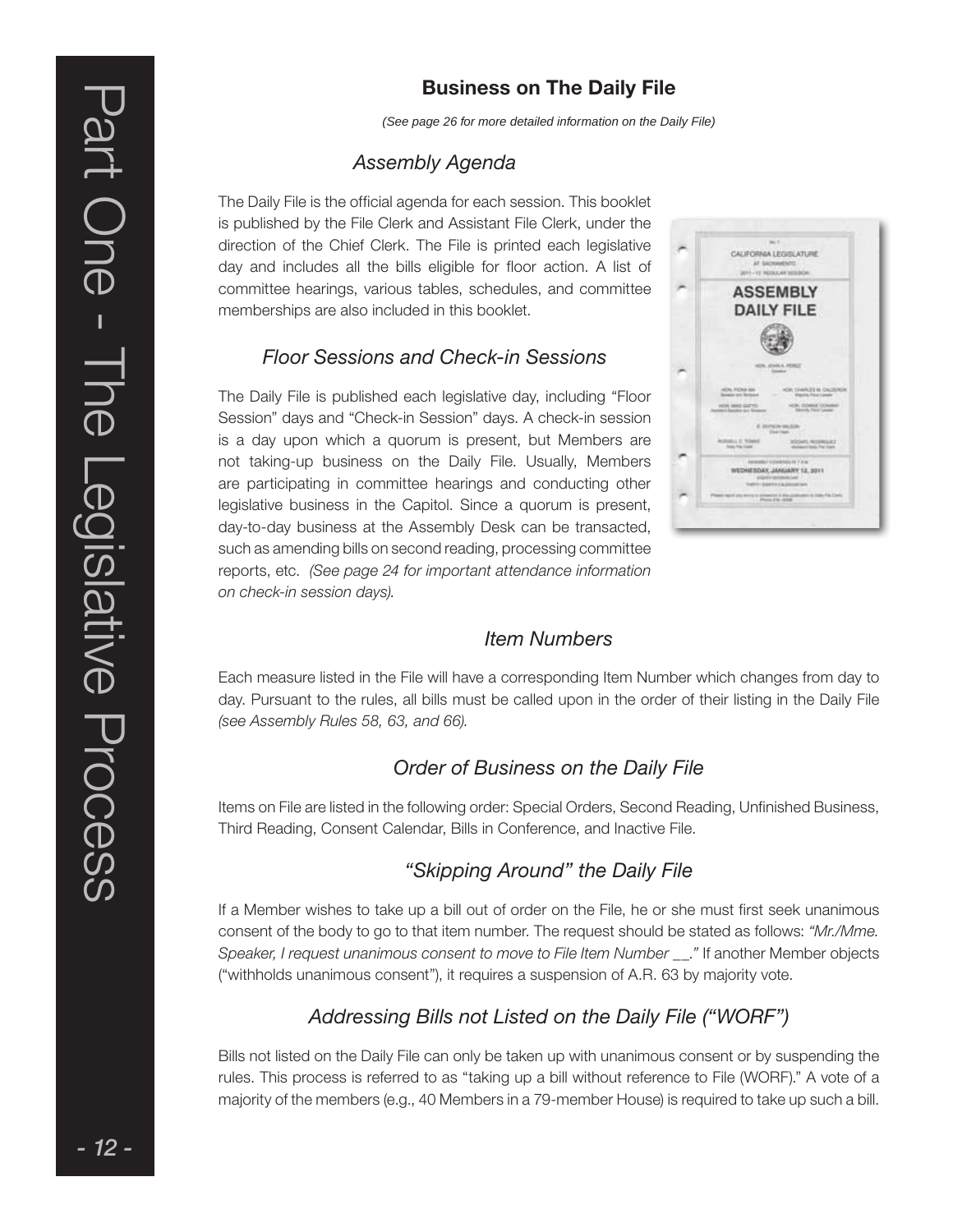### Amending Bills on the Daily File

### Amendments Due to the Desk by 5 p.m. the Day Before Session

Assembly Rule 69 governs the amendment of bills from the Floor. Measures on the Second or Third Reading Files may be amended on the Floor if the proposed amendments are submitted to the Assembly Desk by 5 p.m. the business day prior to the scheduled commencement of session. This provision can be suspended by a majority vote of the members (A.R. 7, A.R. 69(b)(1)).

A copy of the amendments and an analysis are distributed prior to the beginning of debate on the proposed amendments. Analyses may be waived by the Speaker at his or her discretion (A.R. 69(b)(2)). After debate the amendments may be adopted by unanimous consent or a majority of those present and voting. The bill is then ordered reprinted and retains its place on file for the next legislative day.

### One-day Waiting Period for Amended Bills (Urgency Amendments and Budget Trailer Bills Exempted)

The newly amended bill must remain on File for one calendar day before it is eligible to be voted on for passage. However, if the bill is amended by simply adding or deleting an urgency clause, or to make statutory changes to the Budget Bill, then the one-day waiting period does not apply (A.R. 69(d)).

### Floor Amendments Prohibited Near Specified Deadlines

Bills may not be amended on the Floor on the last seven days prior to the scheduled commencement of Interim or Final Recess or on the last two days preceding the January 31 bill passage deadline for "two-year bills" (this may be suspended by a vote of two-thirds of those present and voting). Urgency clause and "chaptering out" amendments are exempt from this deadline (A.R. 69(e)).

### **Exemptions**

House Resolutions, Concurrent Resolutions, and Joint Resolutions are exempted from the provisions of these rules, but Constitutional Amendments must adhere to the above guidelines.

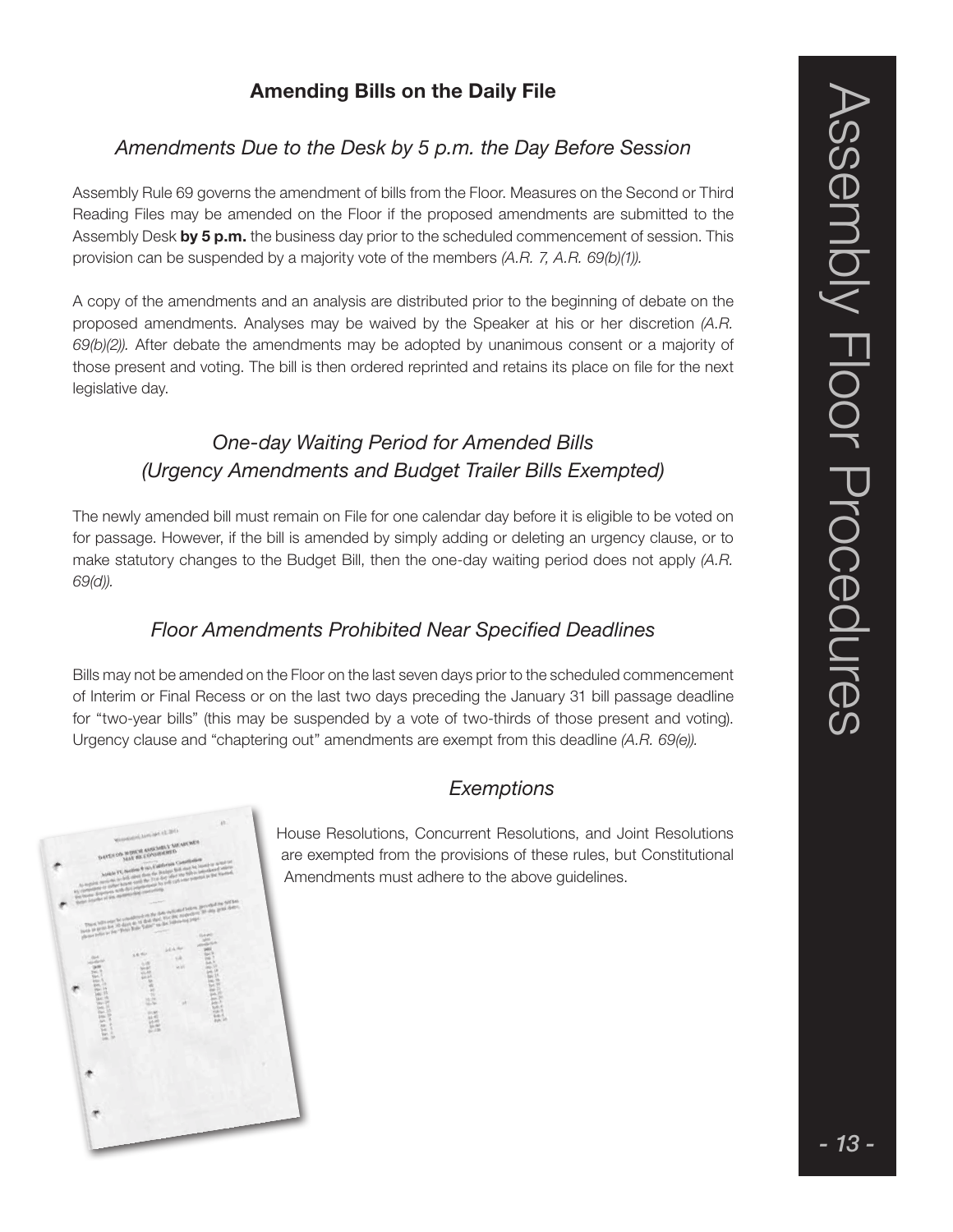### THE LIFE CYCLE ( **From Idea**



**READING, PRINTED**

**Bill may not be heard by committee until 31st day after introduction**

**TESTIMONY BY: BILL AUTHOR, CITIZENS, EXPERTS, LOBBYISTS**

**Proposed Amendments**

**Revised VOTE**

> **Third Reading Analysis**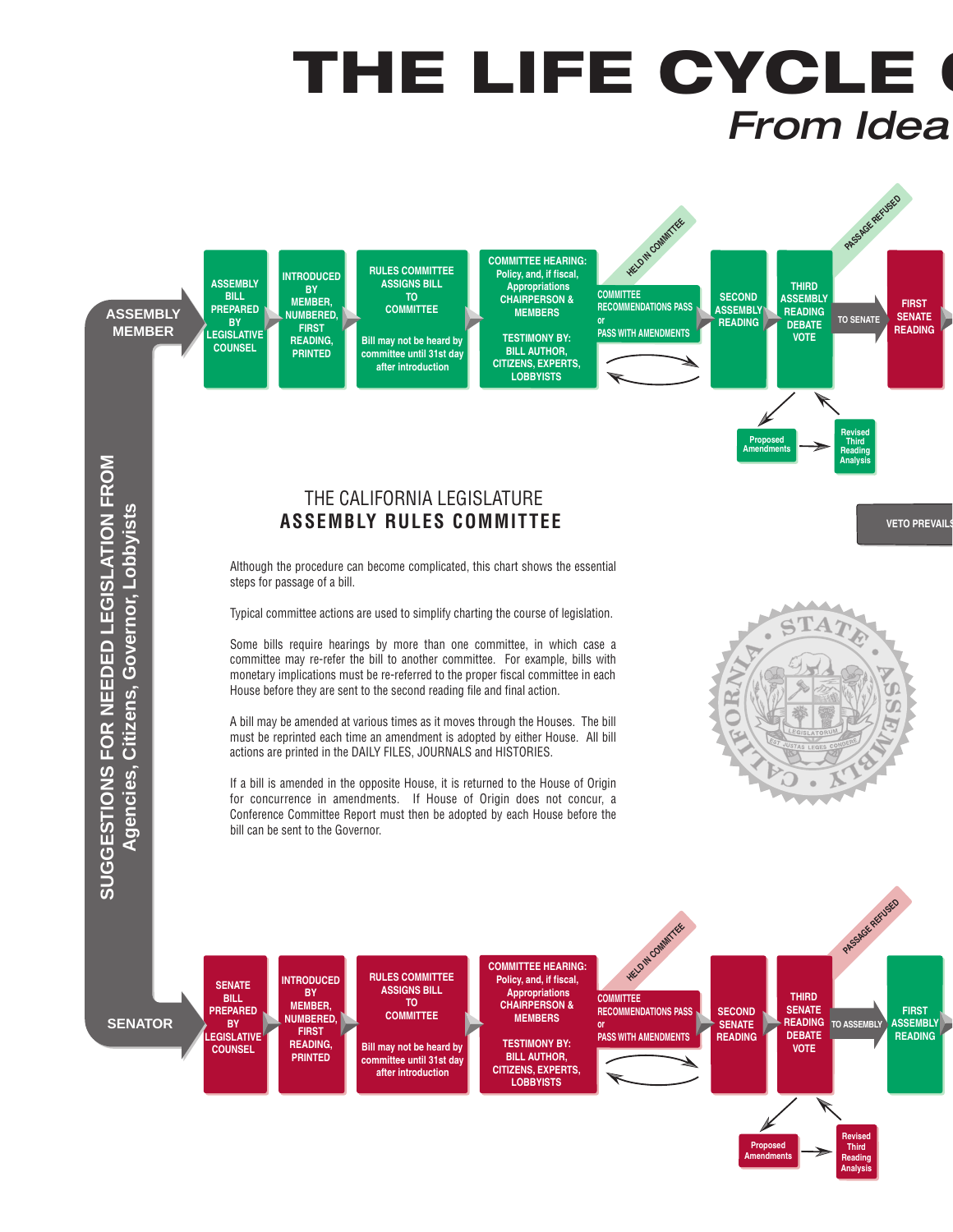### OF LEGISLATION *into Law*

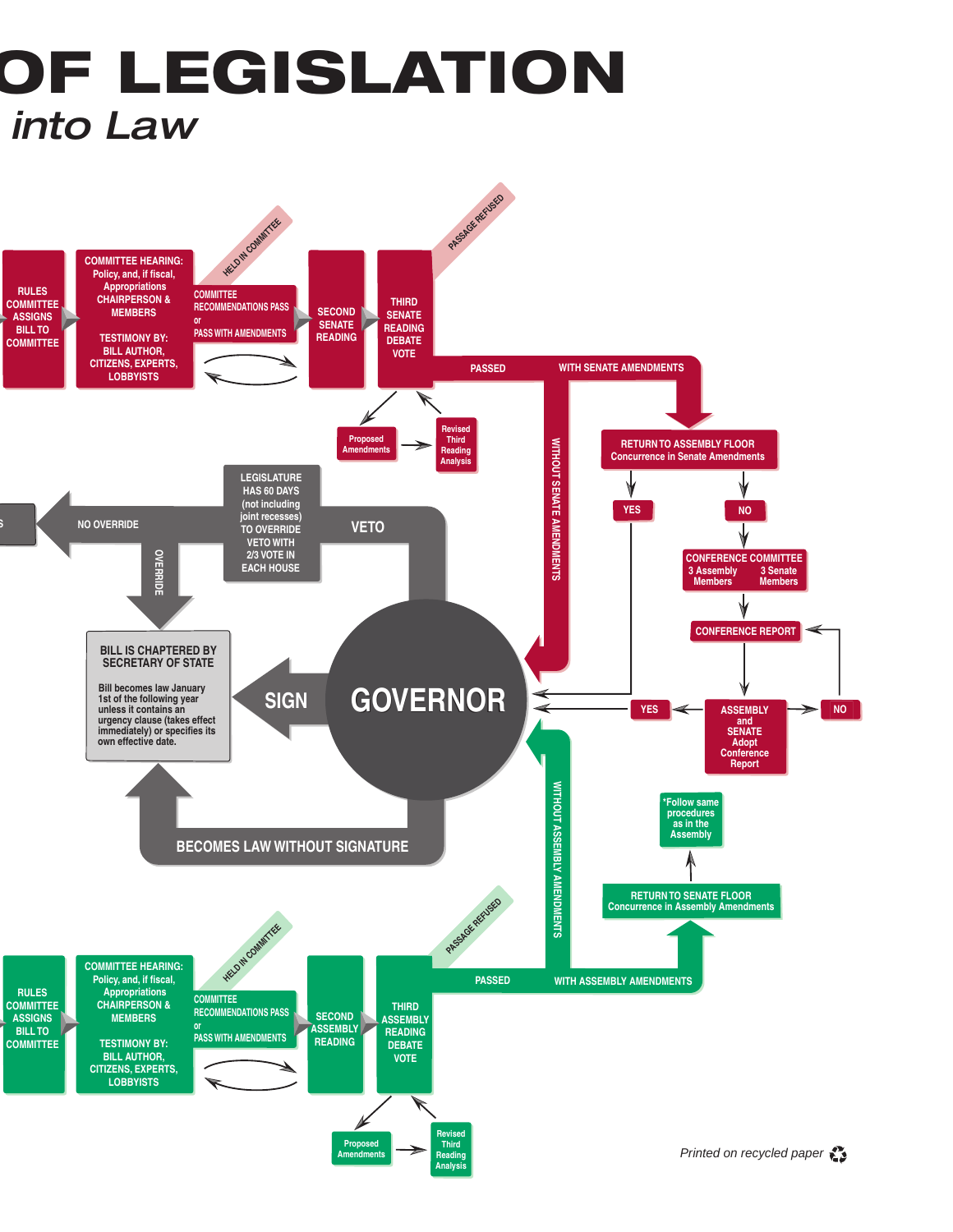### CONCURRENCE IN SENATE AMENDMENTS

Bills that are amended in the other House must be returned to the House of origin for acceptance or rejection (i.e., "concurrence" or "non-concurrence") of amendments adopted in the other House. For instance, an **Assembly Bill amended in the Senate** is returned to the Assembly for concurrence in Senate amendments. Concurrence items are placed on the Assembly Unfinished Business File. The Assembly then has two options: concur or non-concur in Senate amendments.

### One-day Waiting Period

A vote on concurrence is not in order until the bill has been on the Unfinished Business File for one calendar day (A.R. 77). Resolutions are exempt from the one-day waiting period.

If amendments are concurred in, the measure is enrolled (see page 18) and then sent to the Governor for his or her signature or veto. In the event the House non-concurs, the Speaker and the Senate Rules Committee appoint a six-member conference committee (three from each House) from their respective Houses (see information under "Non-Concurrence: Conference Committees" heading next page).

### Substantially Amended Bills

When an Assembly Bill has been substantially amended in the Senate, and is pending concurrence in Senate amendments, the Speaker has the authority to refer such a "gutted" bill (i.e., substantially different bill) to the appropriate committee for further action (see J.R. 26.5 and A.R. 77.2). Also, the House can re-refer a "gutted bill" to a committee with 41 votes (A.R. 97).

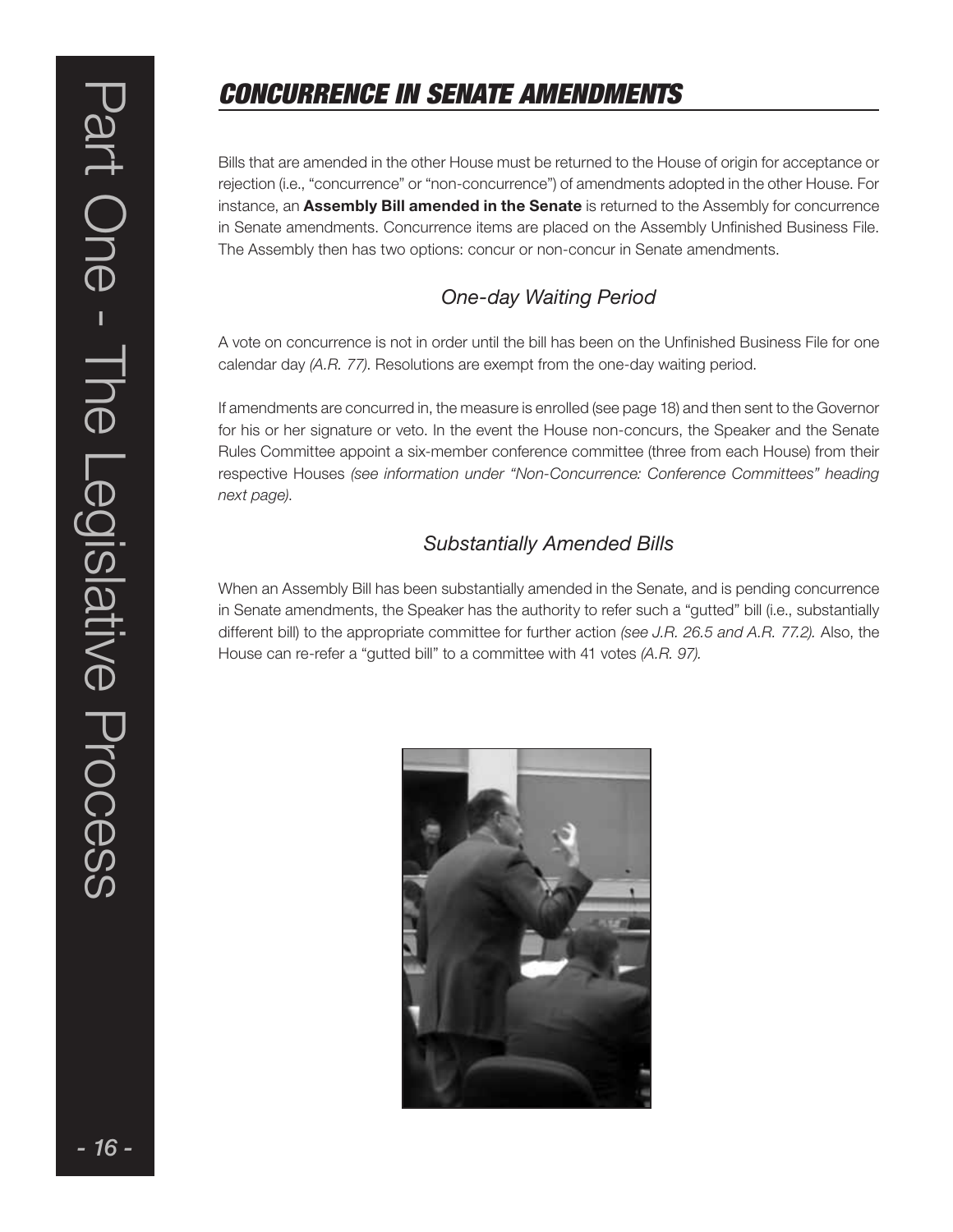### Non-Concurrence: Conference Committees

### Appointing Conferees

The Assembly Speaker and the Senate Rules Committee each appoint three Members from their respective Houses to serve on a Conference Committee. The three conferees from each House include two Members selected from those voting with the "majority" (larger vote) and one from the "minority" (smaller vote). If there is no majority or minority, any Member may be appointed as a conferee (see J.R. 28.1). The first-named conferee of the bill's House of origin serves as the Chair of the Conference Committee.

### Public Notice

All conference committee meetings must be open and readily accessible to the public. The chairperson arranges the time and place of the conference committee meetings. The conference committee chair shall give notice to the File Clerk in both Houses of the time and place of such meetings. Except for the Budget Bill, notice of each meeting shall be published in the File one day prior to the meeting (see J.R. 29.5).

### Approval of a Conference Report

Any amendments may be adopted in conference with a majority of those present and voting, with each House's conferees voting as a separate "committee." Also, two Members from each House must agree on the final report by signing and submitting it to both Houses. Once the report is signed and submitted by the conferees, it **cannot be amended**. If the conferees decide not to change the bill (recommend concurrence in amendments), reprinting of the bill is not required, but the one-day File notice applies.

A conference report is not in order unless it is received at the Desk at least three calendar days prior to the Summer, Interim, or Final Recesses of the Legislature, not including the day the report is received. This is the only conference rule that can be suspended by a two-thirds vote in either House. In other cases, a two-thirds vote is required in both Houses (see J.R. 28, 28.1, 29, 29.5, and 30).

### Provisions Must Have Been Heard by a Standing Committee

Except for the Budget Bill, no conference committee shall approve policy or fiscal provisions that have not been heard by the policy or fiscal committee of each House.

### Report Must Be in Print for Two Days Before Floor Vote

In addition, no conference report may be heard by the Assembly until it has been in print for two calendar days and noticed in the Daily File for at least one legislative day (see J.R. 30, A.R. 68.8).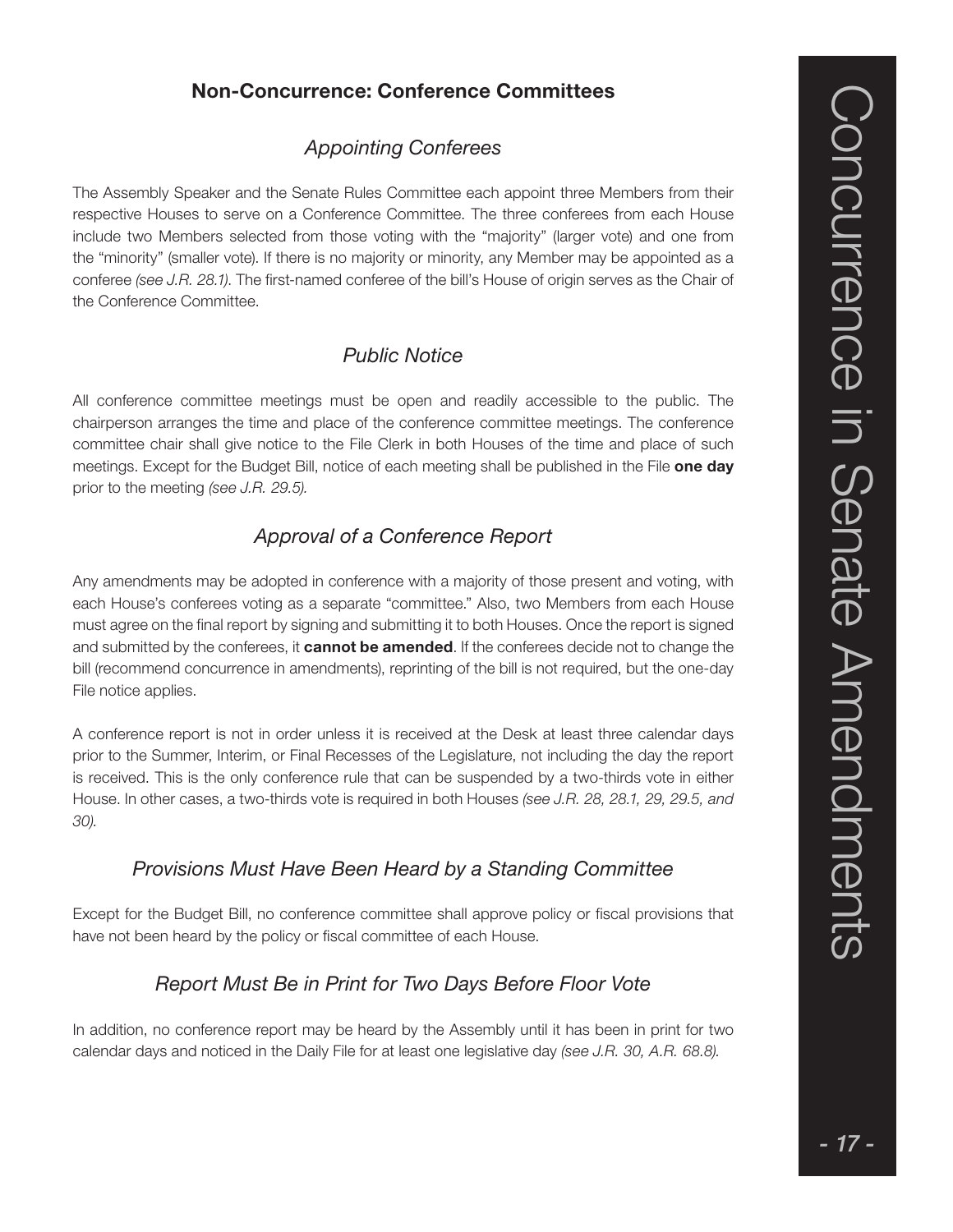### CONSIDERATION OF BILLS BY GOVERNOR

### Enrollment of Bills

Bills are "ordered to enrollment" once they have passed both Houses. Enrollment is a process whereby the final version of the bill is printed and proofread to ensure that all the language in the document reflects the final action by the body. The process culminates in the actual delivery of the bill to the Governor's office.

### Signing Period and When Bills Take Effect

If the Governor signs a bill, it generally becomes law the next January 1st following the year in which it was passed. Urgency measures take effect immediately, whereas special session bills take effect 91 days after the final adjournment of that special session (Art. IV, Sec.8(c)(1)).

The Governor has 12 days to consider legislation. Pursuant to the Constitution, any bill that is not vetoed (returned) by the Governor after 12 days becomes a statute without the Governor's signature. The exception to this provision occurs at the end of each year of the legislative session, when the Governor is allowed 30 days to consider bills passed by the adjournment deadline of the Legislature (Art. IV, Sec. 10(b)(1), Sec. 10(b)(2)).

### Vetoes

The Governor may veto a bill by returning it to the House of origin without his or her signature. A letter explaining the Governor's objections to the bill is printed in the Journal and File of the House from which the legislation originated.

### Overriding the Governor's Vetoes

When legislation is vetoed, the bill number and the accompanying veto message will be printed in the Daily File for consideration by the House. Each vetoed bill shall remain on the File for no more than 60 calendar days from the day the bill was returned by the Governor (see J.R. 58.5). After the 60-day period has expired, the Legislature can no longer override the veto. A veto override must begin in the bill's House of origin.

If two-thirds of the membership of both Houses vote to enact the vetoed bill, the legislation becomes law without the Governor's signature (see Art. IV, Sec. 10(a)).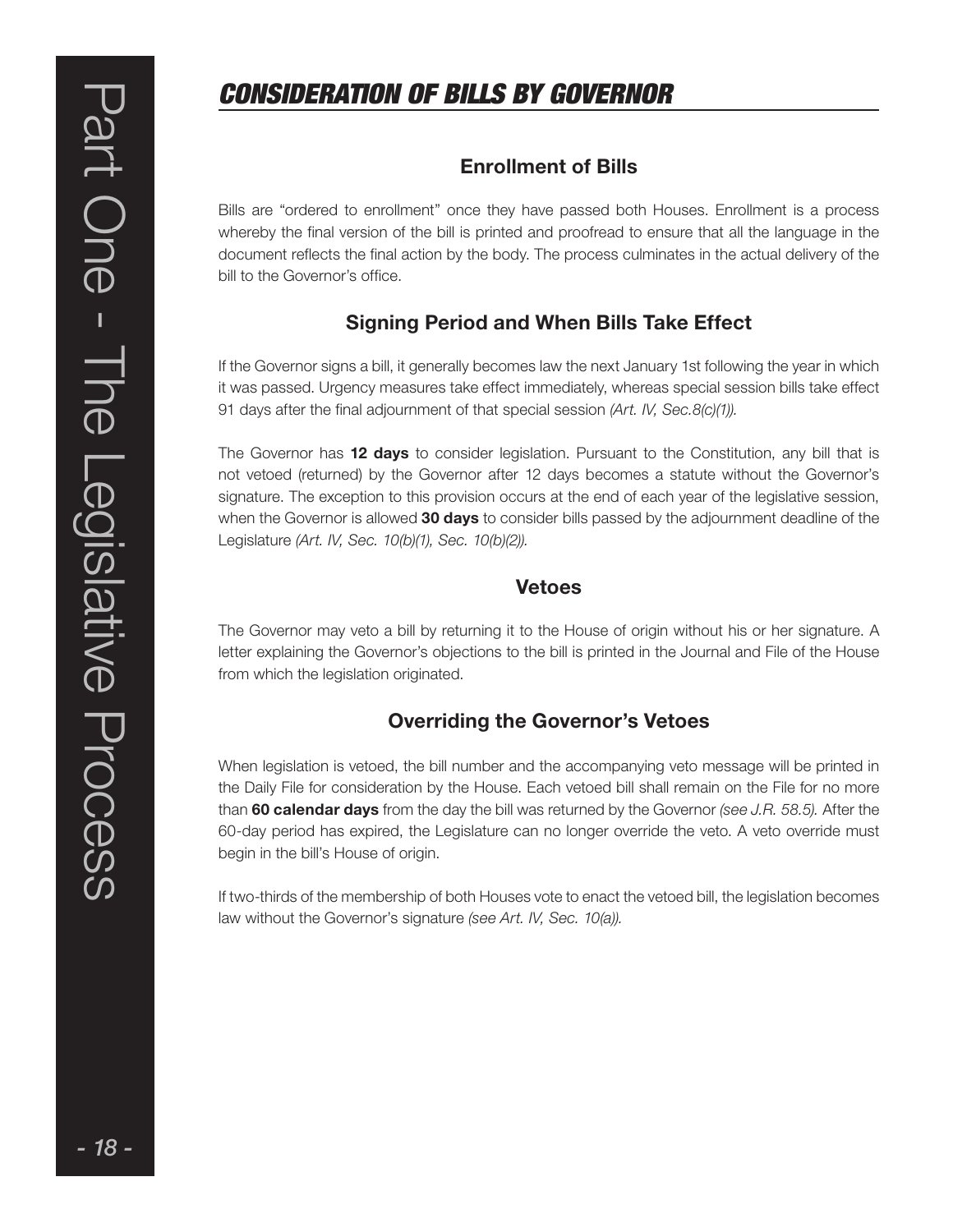

# Part Two Floor Operations and Procedure

- Floor Session Guide
- Essentials of Floor Debate
- General Chamber Information
- Voting Procedures
- Members' Attendance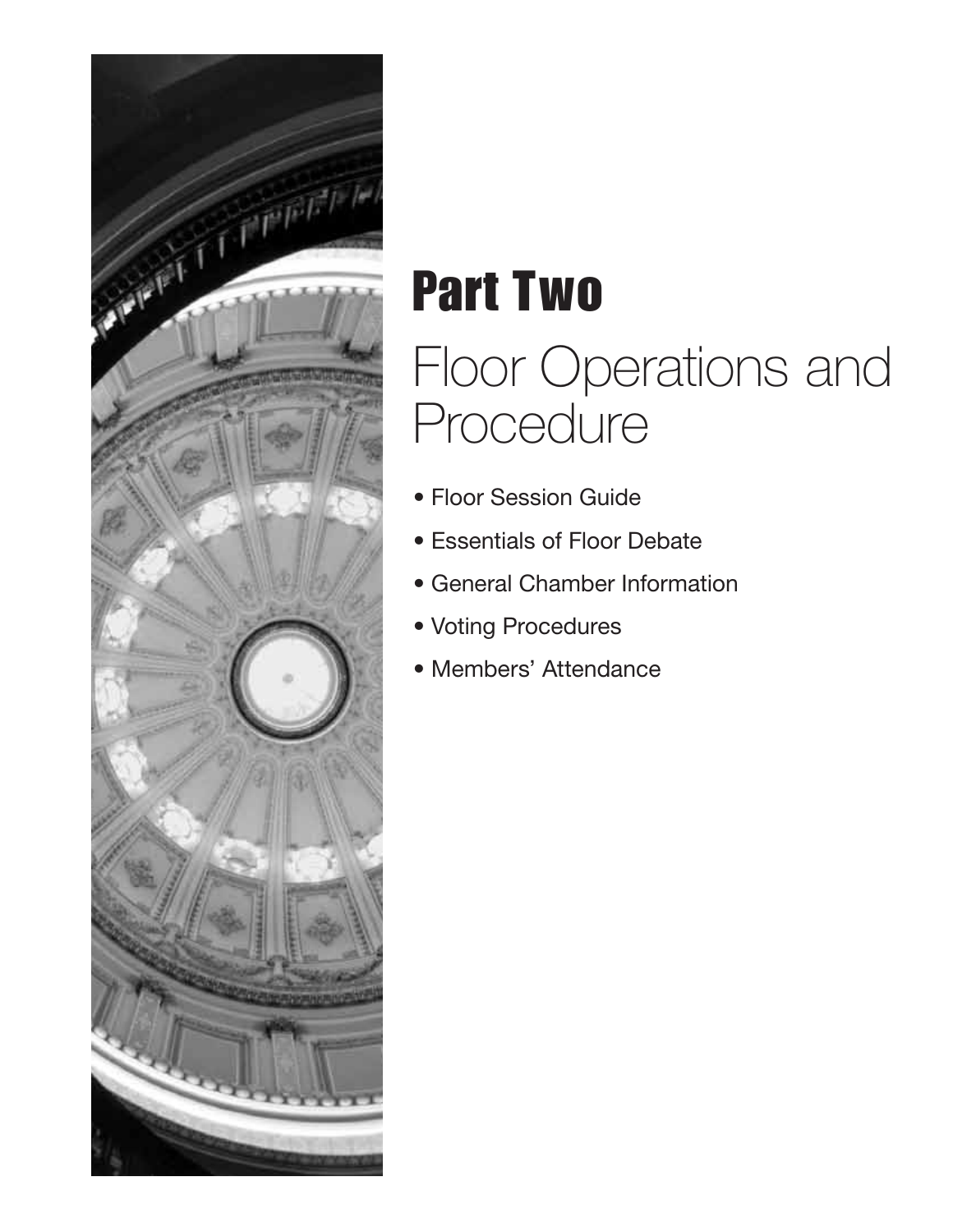### FLOOR SESSION GUIDE

### Members' Desks in the Chamber

Desks are unlocked by the Sergeant-at-Arms one hour before session begins.

To gain access to a Member's desk outside of floor session, contact the Sergeant's office.

Touch-screen laptop computers provide Members with easy access to bill and analysis text, votes, codes, etc.

A set of "bill books" (compiled overnight by the Office of State Publishing) is available in the Chambers; the books contain the latest copies of every bill on the Daily File.

A copy of the Daily File will be on each desk—this is the calendar/agenda of bills for the day.

### How to Operate Voting Mechanism

The voting mechanism must be activated with the key prior to voting. The key to the voting pad is located inside each desk.

When the Presiding Officer instructs the clerk to "open the roll," a chime will sound, signaling Members to begin voting.

Three colored buttons are located on the voting pad: red, green, and yellow. Press red for "no" and green for an "aye" vote. Pressing the yellow button pages a Sergeant.

All votes are recorded in the Daily Journal, which is the official record of the body. Vote print-outs are available at the kiosks on the sides of the Chamber.



### Rollcall

### IT IS A COMMON MISCONCEPTION THAT TURNING THE VOTE KEY AUTOMATICALLY PLACES A MEMBER UPON THE ATTENDANCE ROLL. THIS IS NOT TRUE.

Members must be in the Chamber **after** the gavel has been sounded at the beginning of each floor session in order to be placed on the roll. At that point, the clerk will call the roll and the House will begin business once a quorum is present.

Members who arrive early and then leave the Chamber **before** the gavel has been sounded will NOT be placed on the attendance roll unless and until they are physically present after the rollcall begins.

Leaves of absence, excuses, illnesses, waivers of per diem, etc. must be cleared through the Speaker's Office.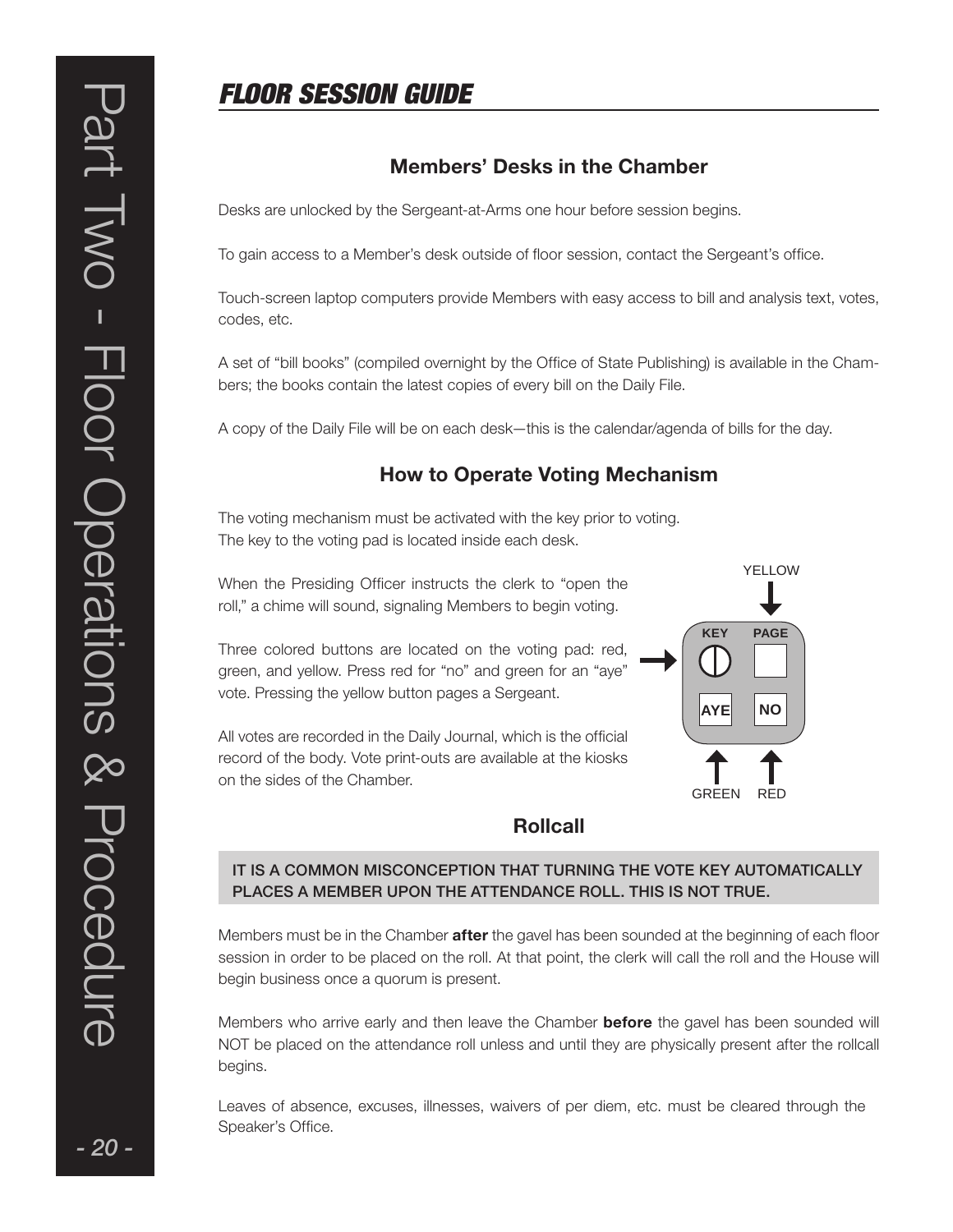### ESSENTIALS OF A FLOOR DEBATE

### Presenting a Bill

- 1. Consult the Daily File to find the bill's item number. The "third reading packet" compiled by the Floor Analysis Unit contains analyses of every eligible bill on File. Caucus staff also produce floor packets for their respective party members.
- 2. When the Speaker calls the item number, have the microphone up, and rise to address the Speaker and Members.
- 3. The author has no more than five minutes to open debate on a bill, and no more than five minutes for closing remarks.

### Closing Debate

To move the "previous question" (end debate) on a bill or motion other than yours, the following requirements must be met:

- The Member may not make the motion if he/she has already spoken on the pending question.
- The Member must be recognized by the presiding officer.
- The motion must be stated as follows: "Mr./Mme. Speaker, I move the previous question." (Any further comments may cause the motion to be ruled out-of-order.)
- Five other Members (at their desks) must signify their support for the motion to be valid.
- Once the motion is made, a voice vote can carry the motion, but if a rollcall is demanded, a majority of those present and voting is required for the previous question to be moved.

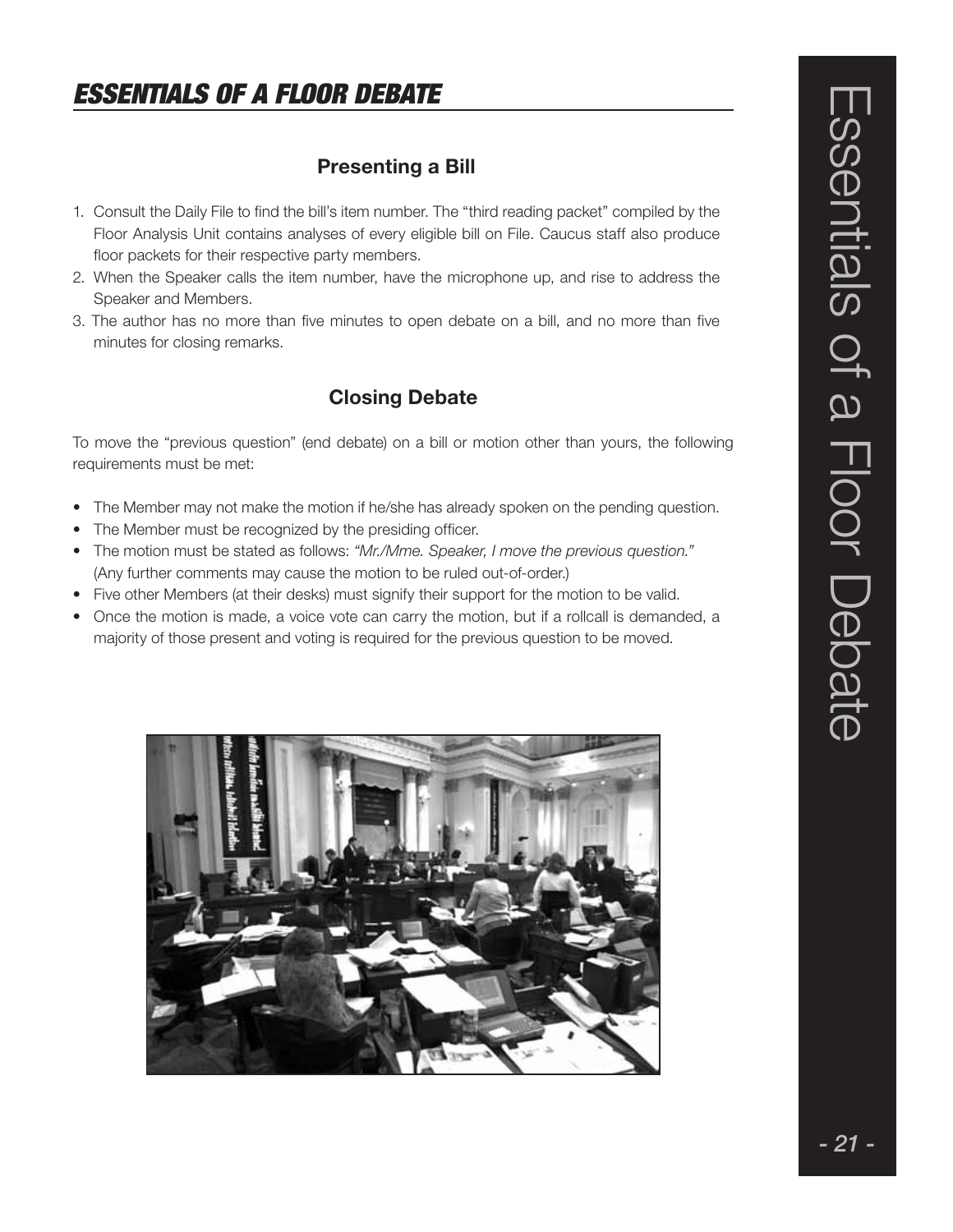### GENERAL CHAMBER INFORMATION

### **Telephones**

Telephones are located in the Chamber hallway for the exclusive use of Members. During session, calls on cell phones are prohibited in the chamber.

### Vote Print-outs

Computer kiosks are located on the sides of the Chamber that provide rollcall print-outs, showing "aye" and "no" votes taken on measures that day. This information is also available on the laptop computers.

### No Staff Access to Floor

Staff is NOT allowed on the Floor during session. Staff can communicate with Members during session by having a Sergeant relay messages/paperwork.

### Members Cannot Leave Chamber Area During Session

Members are required to obtain a pass from the Speaker if they wish to leave the Floor for any purpose during session.

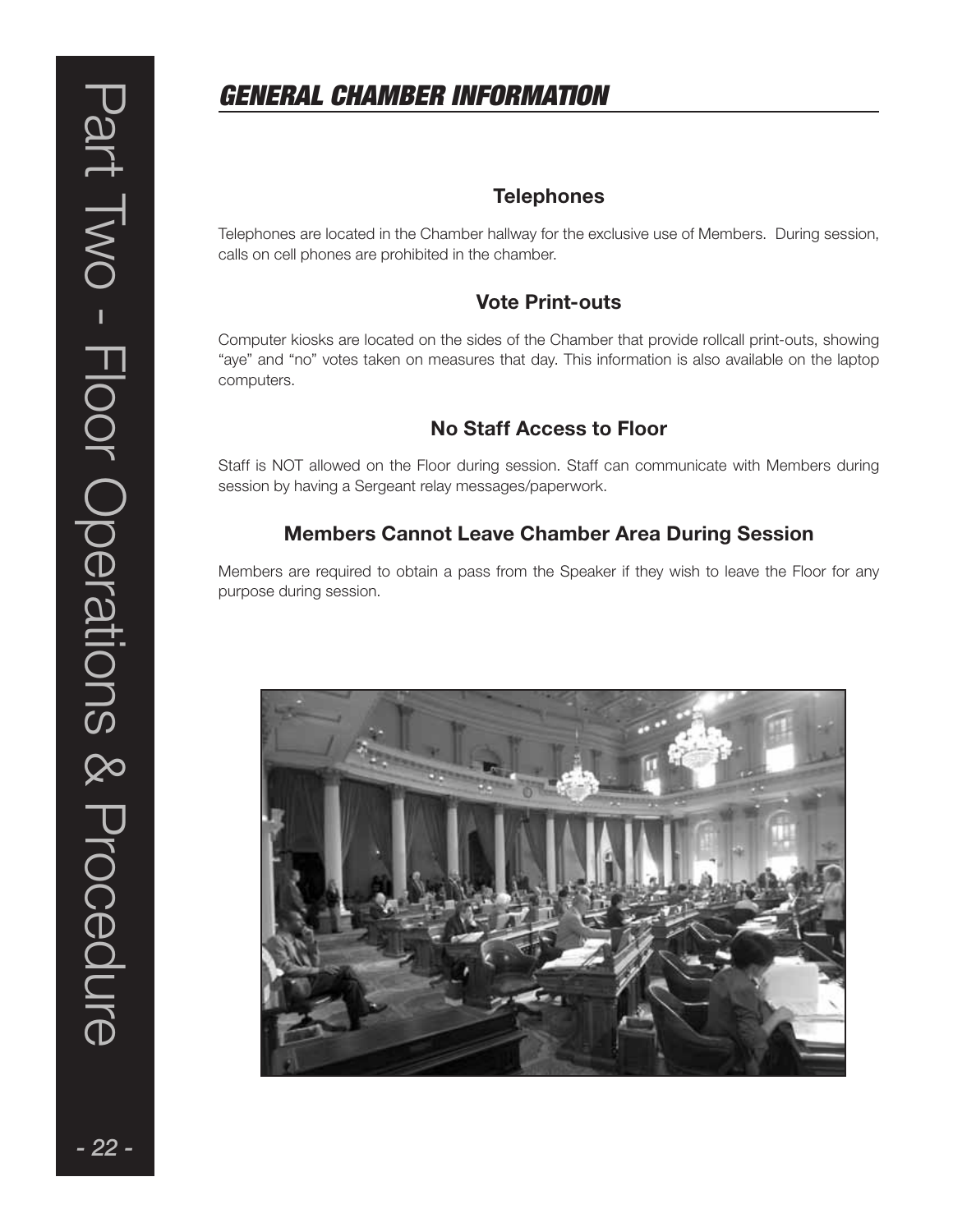### VOTING PROCEDURES

### Votes Adds

Absent any objection, a Member may add his or her vote to previously recorded rollcalls on the same Iegislative day the vote is taken.

### Procedure for Vote Adds

At any time prior to the close of Floor session, a Member who was previously recorded as "not voting" may add his/her vote to any vote taken. Vote Add Kiosks are located in the Assembly Chamber. Members confirm their identity via an electronic process, whereupon missed votes are selected and votes may be recorded. The vote addition may not change the final outcome of the measure.



### Vote Changes

Members are allowed to change their vote on that same legislative day with the unanimous consent of the body, as long as the outcome of the vote is not changed.

### Procedures for Vote Changes

Step One: Announcement at Rostrum

The established procedure of the Assembly is that a Member must announce his or her vote change at the Presiding Officer's rostrum. The Reading Clerk will then repeat the vote change to ensure that the public has full notice that the Member has changed his or her previously recorded vote.

### Step Two: Electronic Verification

Like the vote add procedure above, Members are identified at the Vote Add Kiosks located on either side of the Chamber by an electronic process. Upon selecting the desired ballot, the Member affirms the requested change on a touch screen. When it is determined that both the announcement and the signature are completed, the vote changes are released, provided the announced outcome of the measure is not affected. Note that vote changes and additions are not allowed after the quorum call is lifted.

### Explanation of Vote

Pursuant to Assembly Rule 104, a Member may submit a letter to be entered in the Journal, explaining his or her vote on a measure. This procedure is often followed when a Member cannot change his or her vote because it would change the final outcome of the bill.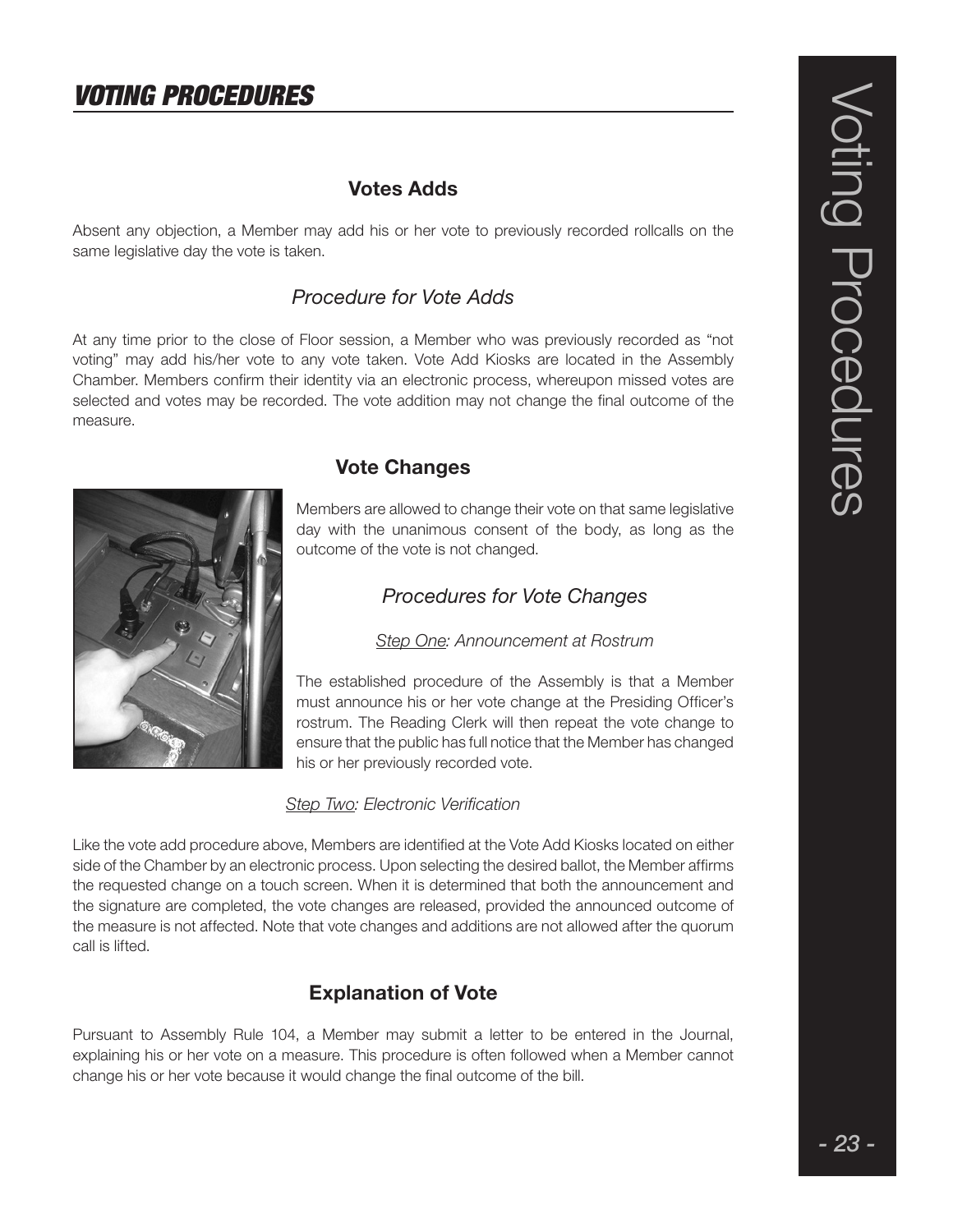### MEMBERS' ATTENDANCE

(Contact the Minute Clerk, Amy Leach (telephone 319-2363 if you have any questions regarding attendance.)

### Floor Sessions and Check-in Sessions

Generally, the Assembly is "in session" Monday through Thursday. However, being "in session" does NOT necessarily mean that Floor sessions are being held every day. Historically, the Assembly has routinely convened Floor sessions on Mondays and Thursdays, and holds committee hearings on Tuesdays and Wednesdays (known as "check-in session" days). During busy times of the year, Floor sessions are held every day of the week, and sometimes on weekends. The Speaker announces the time and date of the next Floor session prior to adjourning.

### Quorum Requirement on Check-in Days

In order for committees to transact business on check-in session days, a quorum of the entire Assembly must be "checked in" at the Assembly Desk by 3 p.m. As a result, the Assembly Desk remains open for attendance purposes from 7 a.m. to 3 p.m. on check-in session days (see checkin procedures below).

### Committee Attendance

Committee members serving on an Assembly committee (meeting prior to 3 p.m.) do NOT have to check-in that day. Sergeants-at-Arms will record these Members' names and forward the attendance to the Assembly Desk. Assembly Members attending Assembly or Senate hearings MUST check in at the Assembly Desk.

### Procedures for Checking in

A staff member from the Chief Clerk's Office will be in the Chamber at all times during scheduled check-in sessions (7 a.m. to 3 p.m.) to record Members' names on the attendance sheet. A Member simply needs to come to the Chamber and ask that their name be placed on the roll. New Members should clearly identify themselves to ensure proper recordation.

### Absences

Members not placed on the roll are counted as ABSENT and do not receive per diem expenses for that day, unless they have been excused by the Speaker in advance.

### Excused Absences

When Members are requesting to be excused from session (check-in or Floor session), request letters should be hand-delivered to the Speaker's Office in an envelope clearly labeled "Session Excuse."

Letters of excuse for **legislative business** are printed in the Journal record on the day of the absence. Excuse letters should be delivered to the Speaker's office one day in advance of the scheduled absence.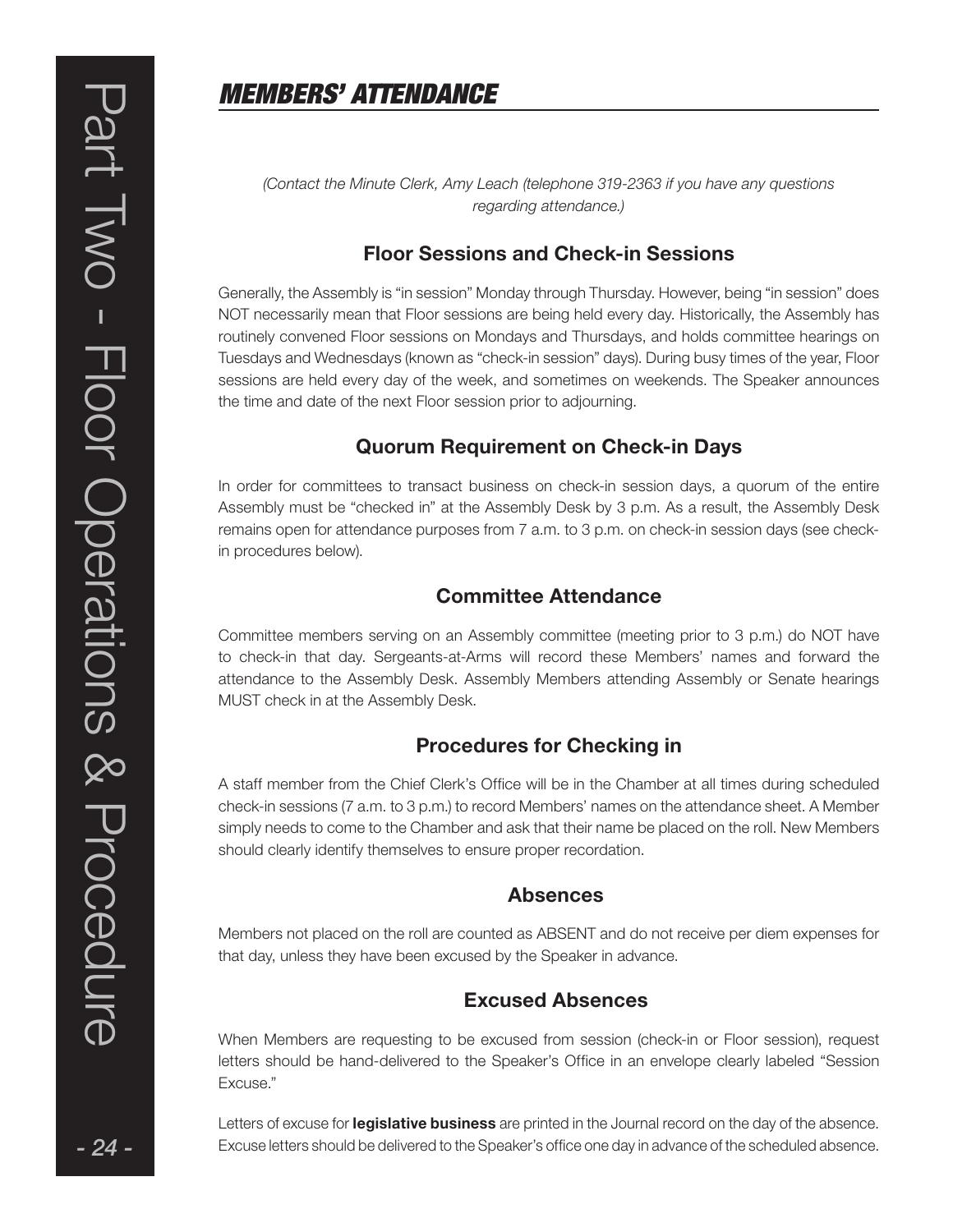

# Part Three **Publications**

- Overview of Assembly Publications
- Floor Diagram: Assembly Desk Staff Guide
- Legislative Terminology
- Useful Links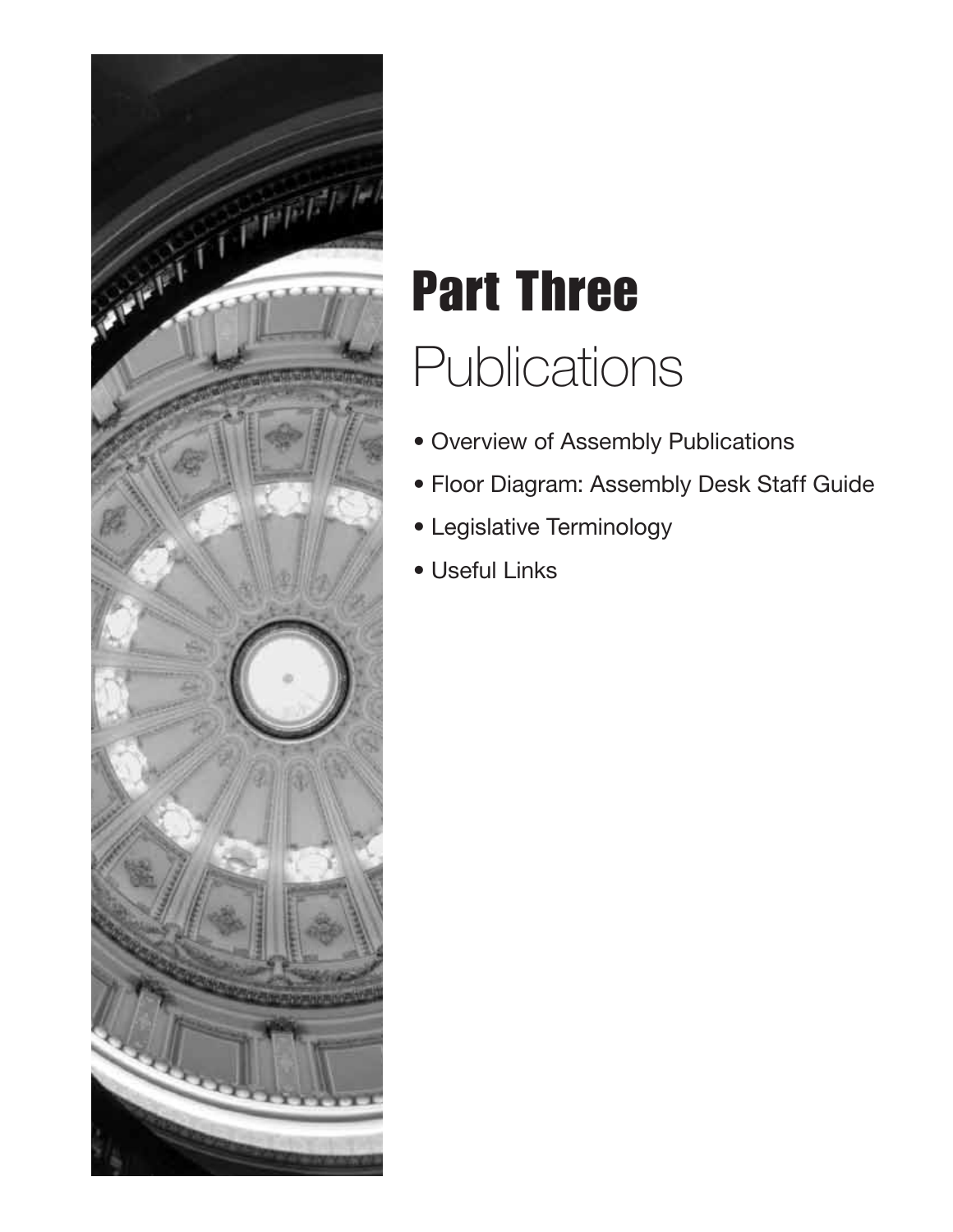### OVERVIEW OF ASSEMBLY'S PUBLICATIONS

### The Assembly Daily File

The Daily File is the agenda of business for each legislative day. This publication shows all measures eligible for floor action, listed in the order that they may be taken up. All legislative actions taken on the measures are Iisted below the bill titles. Also, an item number is assigned to each bill, which changes from day to day (see example, below). Inquiries regarding this publication should be directed to Russell Tomas, telephone 319-2358.

### INFORMATION INCLUDED IN THE DAILY FILE

| <b>Tables</b>                           | - Legislative Calendar<br>- Constitutional "30 days after Introduction" Table<br>- Joint Rule 55 "30 days in Print" Table                                                |
|-----------------------------------------|--------------------------------------------------------------------------------------------------------------------------------------------------------------------------|
| Committee<br><b>Business</b>            | - Committee Schedules and Memberships<br>- Committee Hearings<br>- List of Bills Amended and Re-referred to Committee                                                    |
| Order of<br><b>Business</b><br>on Floor | - Second Reading File<br>- Unfinished Business File (e.g., Concurrences, Vetoes, Reconsideration, etc.)<br>- Third Reading File<br>- Consent Calendar<br>- Inactive File |

### EXAMPLE OF A BILL ON THE ASSEMBLY DAILY FILE (THIRD READING)

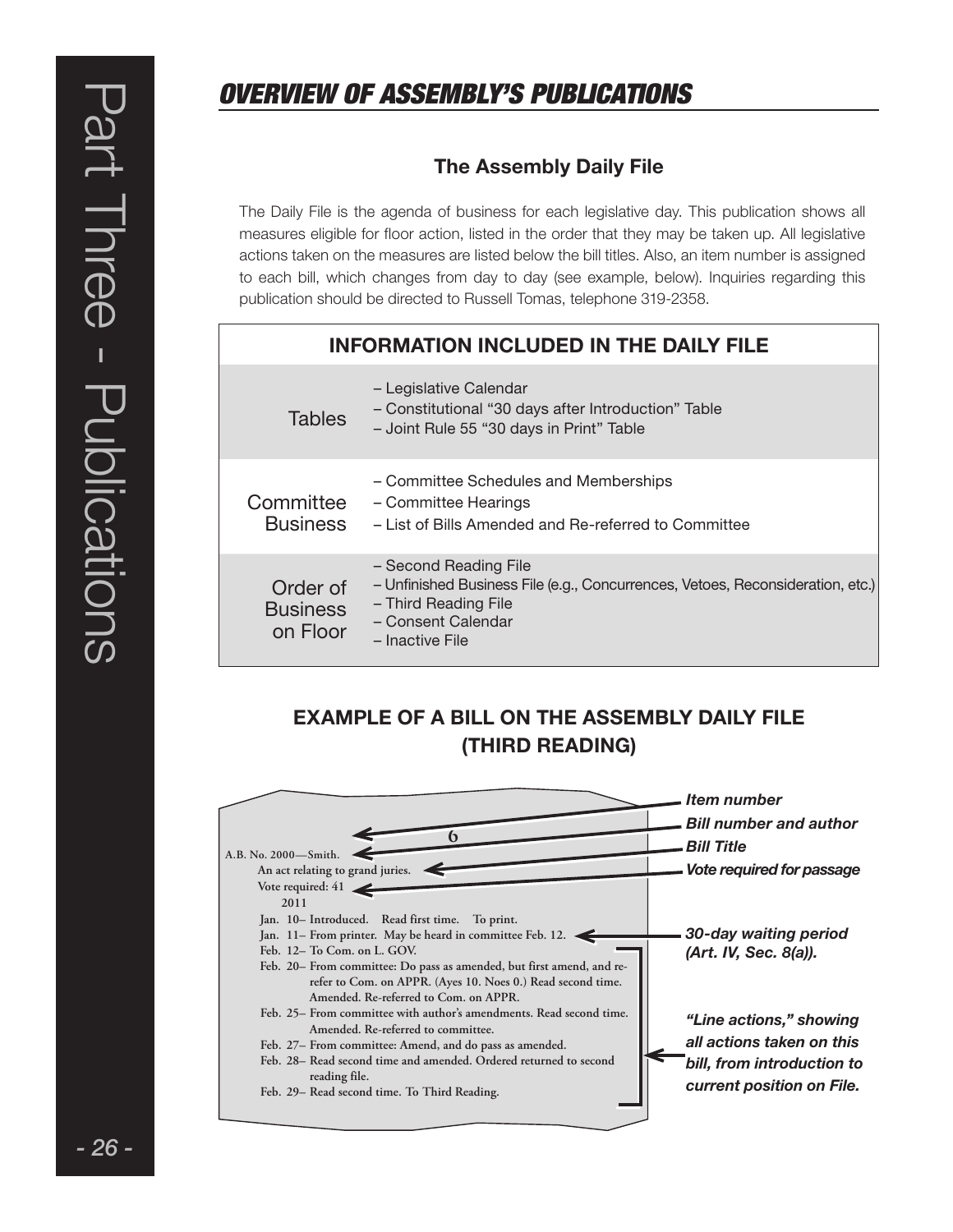### The Assembly Daily Journal

The Daily Journal is the official record of business that has been transacted in the Assembly on a daily basis. This publication shows all rollcall votes taken on the floor, notes parliamentary motions made during Floor sessions, lists bill introductions, and any other official actions taken by the body (see below). Inquiries regarding this publication should be directed to Amy Leach, telephone 319-2363.

| <b>INFORMATION INCLUDED IN THE DAILY JOURNAL</b>                              |
|-------------------------------------------------------------------------------|
| - Rollcall votes taken on the floor                                           |
| - Parliamentary Inquiries, Points of Order, Motions, and Rulings by the Chair |
| - All actions taken by the body or its committees are documented              |
| - Adoption of amendments                                                      |
| - Bill introductions                                                          |
| - Members' daily attendance                                                   |
| - First, Second, and Third Readings of bills                                  |
| - Explanations of votes, absences, etc.                                       |
| - Official communications                                                     |
| - Statutorily required reports from state agencies                            |
| - Referral of bills, reports, etc. to committees                              |
| - List of amendments considered                                               |
| - Text of any document ordered printed in the Journal by the House            |

### EXAMPLE OF AN ENTRY IN THE ASSEMBLY DAILY JOURNAL

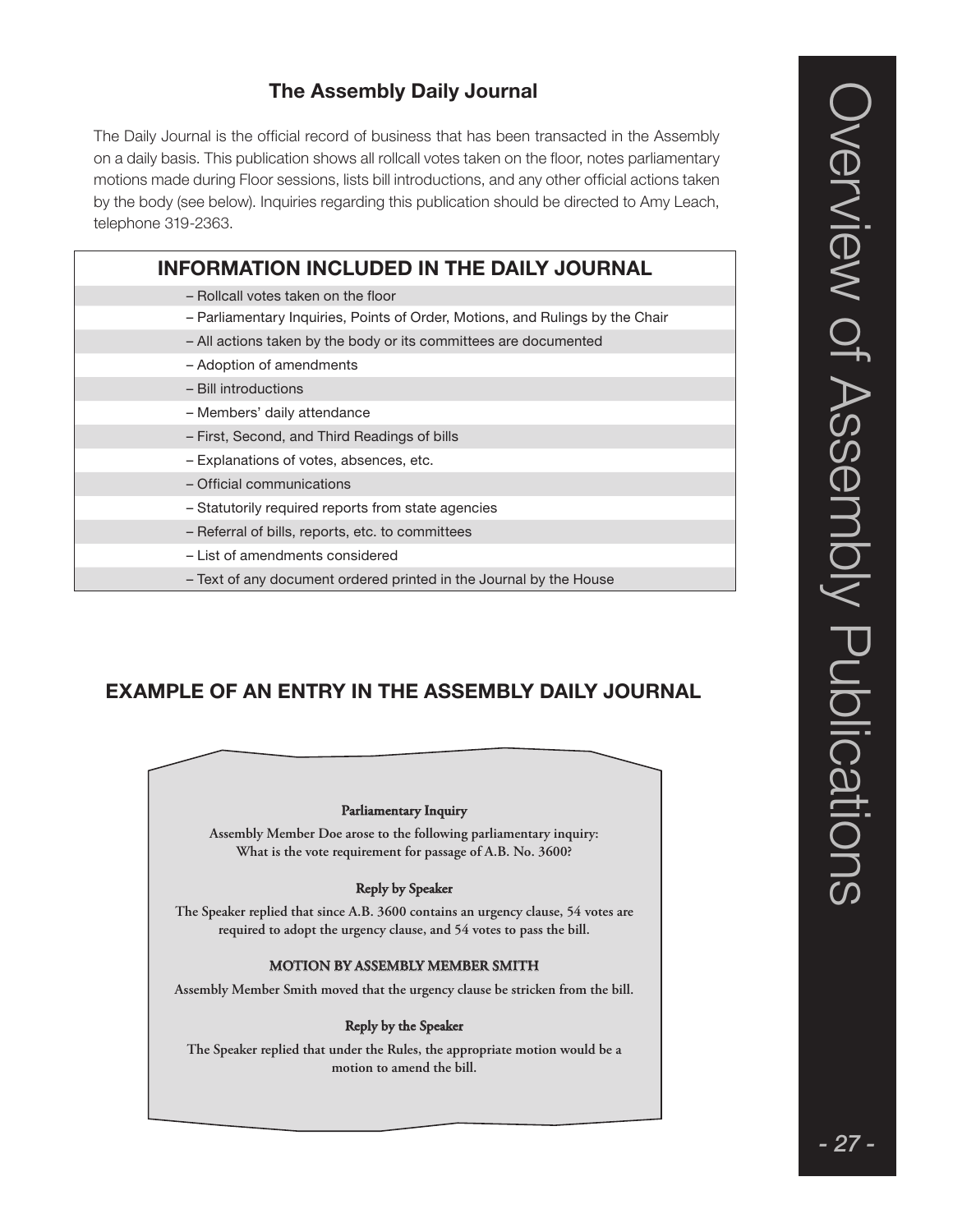### The Assembly History

The History is a compilation of all actions taken on every measure introduced in the Assembly. The History contains actions applied to measures during the current week; it is printed at the end of each week, and shows all actions taken on all measures from the beginning of the legislative session. The History also contains various charts, tables, and other useful information listed below. Inquiries regarding this publication should be directed to Jaci Delight, telephone 319-2852.

| <b>INFORMATION INCLUDED IN THE ASSEMBLY HISTORY</b>                    |  |  |
|------------------------------------------------------------------------|--|--|
| -Disposition of Assembly Measures                                      |  |  |
| -Schedule of Assembly Recesses                                         |  |  |
| -List of Members, their occupations, and their office information      |  |  |
| -Officers of the Assembly                                              |  |  |
| -Chamber seating chart                                                 |  |  |
| -Committee memberships, staff                                          |  |  |
| -Committees upon which each Member serves                              |  |  |
| -Index of messages and committee organization noted in Journal         |  |  |
| -Index of reports received and noted in Assembly Journal               |  |  |
| -Assembly measures introduced on a daily basis                         |  |  |
| -Listing of every bill, action, and date of action taken on every bill |  |  |
| -Texts of preprint measures                                            |  |  |
| -Assembly measures listed by original author                           |  |  |
| -Tribal Gaming Compacts                                                |  |  |

### EXAMPLE OF AN ENTRY IN THE ASSEMBLY HISTORY

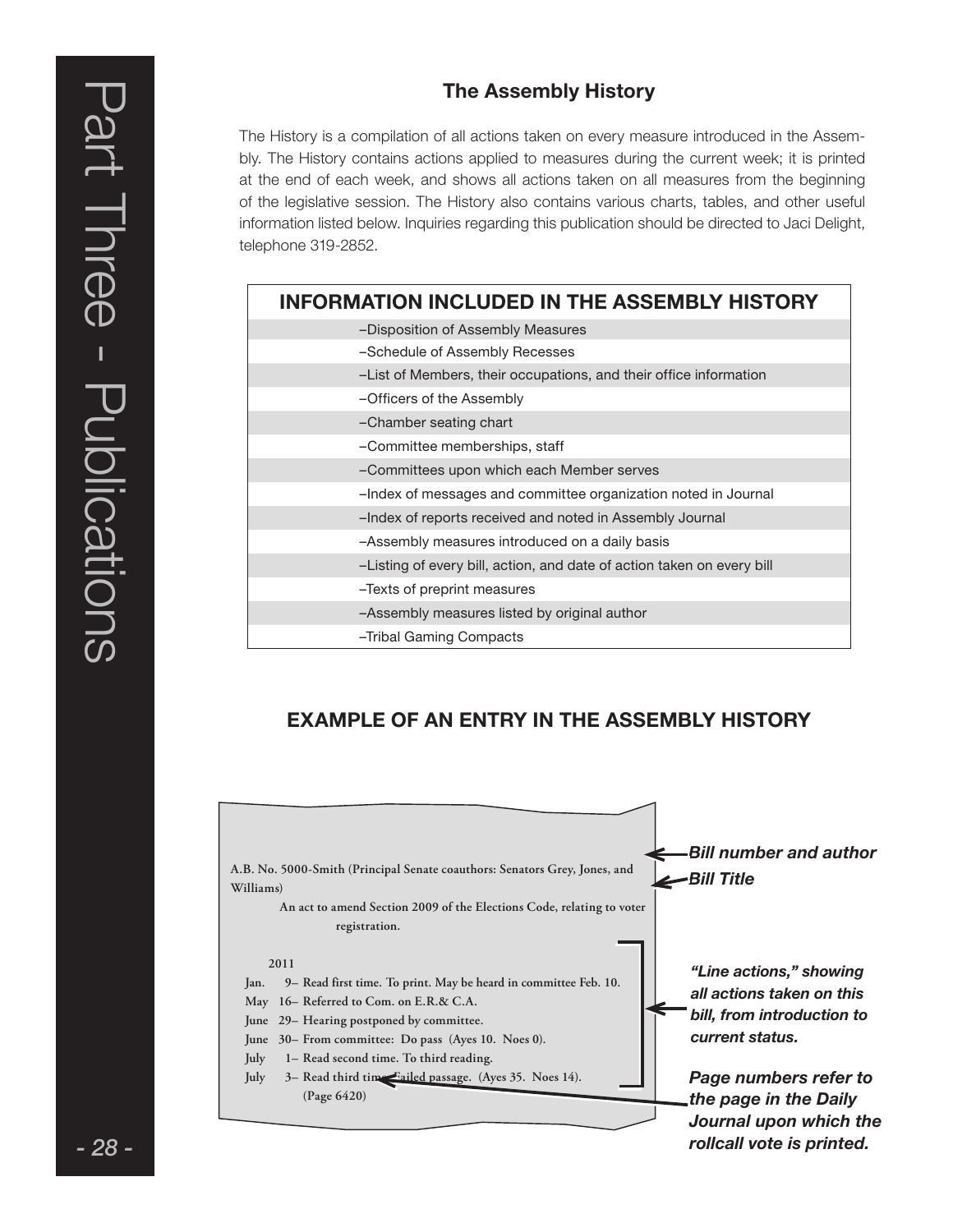

Assembly Desk Staffing During Floor Sessions (rev. 1-18-05) *Assembly Desk Staffing During Floor Sessions (rev. 1–18–05)* Assembly Floor Diagram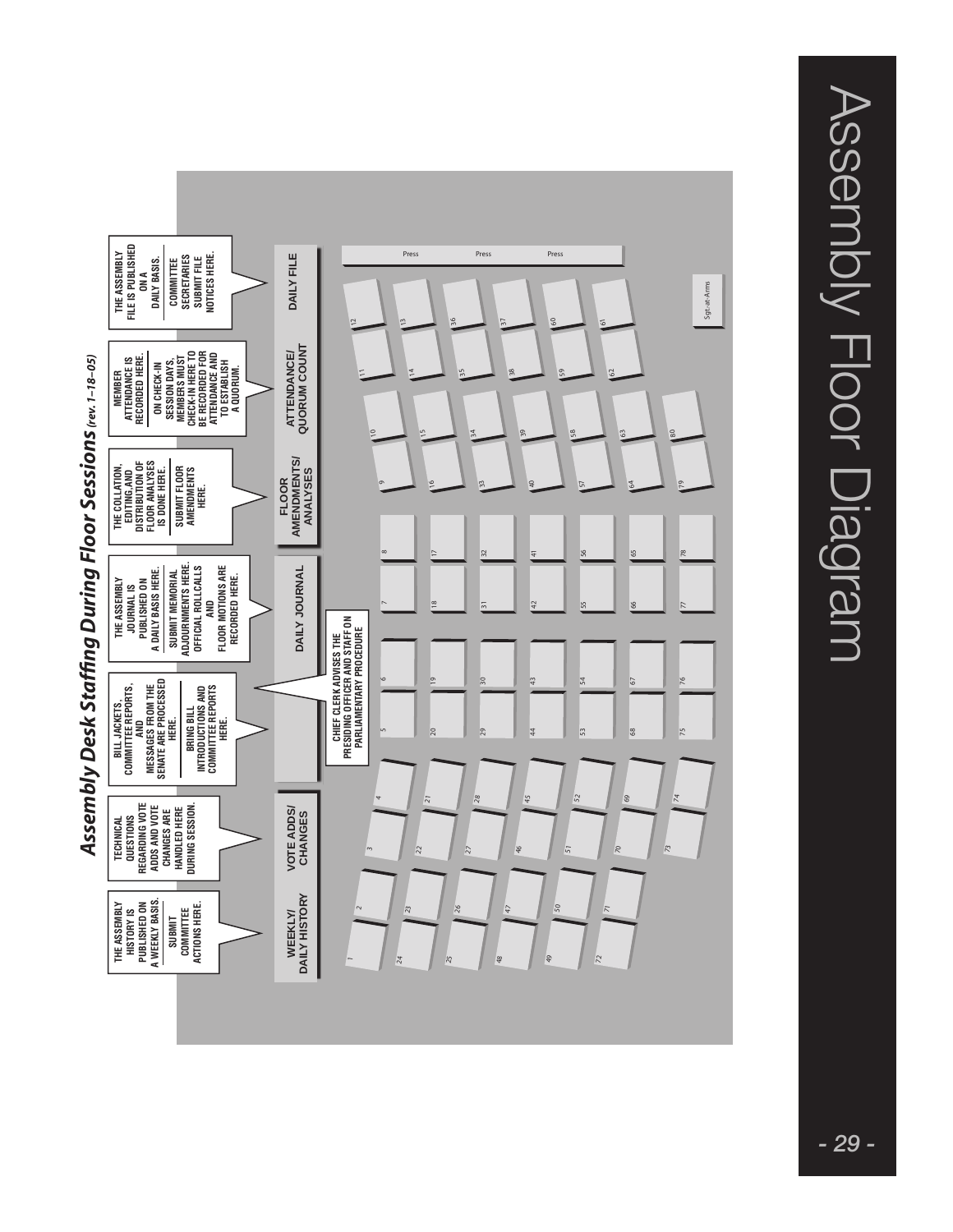| <b>ADJOURNMENT</b>                                | MOTION TO END SESSION FOR THAT DAY.                                                                                                                                                                                                                       |
|---------------------------------------------------|-----------------------------------------------------------------------------------------------------------------------------------------------------------------------------------------------------------------------------------------------------------|
| <b>ADJOURNMENT SINE DIE</b>                       | "ADJOURNMENT WITHOUT DAY." THE FINAL ADJOURNMENT OF THE<br>LEGISLATIVE BODY.                                                                                                                                                                              |
| <b>AMENDMENT</b>                                  | MOTION TO MAKE SPECIFIC CHANGES TO THE LANGUAGE OF A MEASURE.                                                                                                                                                                                             |
| <b>ASSISTANT MAJORITY POLICY</b><br><b>LEADER</b> | ASSISTS THE MAJORITY POLICY LEADER AND THE SPEAKER IN THE<br>DEVELOPMENT AND IMPLEMENTATION OF THE POLICY GOALS AND<br>OBJECTIVES FOR THE ASSEMBLY.                                                                                                       |
| <b>ASSISTANT SPEAKER</b><br><b>PRO TEMPORE</b>    | OFFICER APPOINTED BY THE SPEAKER, CHARGED WITH PRESIDING OVER<br>SESSION IN THE ABSENCE OF THE SPEAKER OR SPEAKER PRO TEMPORE.                                                                                                                            |
| <b>BILL</b>                                       | A DRAFT OF A PROPOSED LAW INTRODUCED BY A MEMBER OF THE<br>LEGISLATURE (ASSEMBLY BILL 4000=AB 4000, SENATE BILL 1 = SB 1).                                                                                                                                |
| <b>CAUCUS</b>                                     | A GROUP OF LEGISLATORS WHO FORMALLY COALESCE BECAUSE OF THEIR<br>INTEREST IN PARTICULAR ISSUES (E.G., DEMOCRATIC CAUCUS, REPUBLICAN<br>CAUCUS, RURAL CAUCUS, WOMEN'S CAUCUS, ETC.).                                                                       |
| <b>CHECK-IN SESSION</b>                           | ON NON-FLOOR SESSION DAYS, MEMBERS COME TO THE ASSEMBLY FLOOR<br>THROUGHOUT THE DAY TO BE ADDED TO THE ROLL FOR ATTENDANCE<br>PURPOSES. A QUORUM MUST BE RECORDED SO THAT LEGISLATIVE<br>BUSINESS CAN BE TRANSACTED (E.G., PROCESSING COMMITTEE REPORTS). |
| <b>CHIEF CLERK</b>                                | NONPARTISAN, NONMEMBER OFFICER OF THE ASSEMBLY, ELECTED BY<br>MEMBERSHIP EACH SESSION, SERVES AS CHIEF PARLIAMENTARIAN, IN<br>CHARGE OF ASSEMBLY PUBLICATIONS AND OFFICIAL PROCESSING OF<br>LEGISLATION.                                                  |
| <b>CONCURRENCE</b>                                | APPROVAL BY THE HOUSE OF ORIGIN TO CHANGES MADE TO ONE OF ITS<br>BILLS WHILE IT WAS IN THE OTHER HOUSE (E.G., ASSEMBLY APPROVAL OF<br>SENATE AMENDMENTS).                                                                                                 |
| <b>CONFERENCE REPORT</b>                          | A DRAFT OF A BILL PROPOSED BY A TWO-HOUSE CONFERENCE<br>COMMITTEE, COMPOSED OF THREE ASSEMBLY MEMBERS AND THREE<br>SENATORS.                                                                                                                              |
| <b>CONSENT CALENDAR</b>                           | A LIST OF NON-CONTROVERSIAL BILLS THAT ARE VOTED ON WITH A SINGLE<br>VOTE, WITHOUT DEBATE.                                                                                                                                                                |
| <b>DAILY FILE</b>                                 | BOOKLET PUBLISHED BY EACH HOUSE, SHOWING BILLS ELIGIBLE FOR<br>FLOOR ACTION. THE OFFICIAL AGENDA OF EACH HOUSE, INCLUDING<br>SCHEDULE OF COMMITTEE HEARINGS.                                                                                              |
| <b>ENGROSSING AND</b><br><b>ENROLLING</b>         | NONPARTISAN UNIT IN EACH HOUSE, RESPONSIBLE FOR PROOFREADING<br>AMENDED MEASURES. ALSO PREPARES AND DELIVERS BILLS TO<br>GOVERNOR FOR CONSIDERATION.                                                                                                      |
| <b>FILE NOTICE</b>                                | BILLS SCHEDULED FOR COMMITTEE HEARING MUST BE LISTED IN THE DAILY<br>FILE FOR NOT LESS THAN FOUR DAYS PRIOR TO THE HEARING. TWO DAYS<br>NOTICE IS REQUIRED IF A BILL IS SUBSEQUENTLY HEARD BY ANOTHER<br>COMMITTEE.                                       |
| <b>FIRST READING</b>                              | INITIAL INTRODUCTION OF A BILL. THE CLERK READS THE BILL'S TITLE<br>AND ASSIGNS IT A NUMBER. AFTER FIRST READING. THE BILL IS USUALLY<br>REFERRED TO COMMITTEE FOR FUTURE HEARING.                                                                        |
| <b>FLOOR ANALYSIS</b>                             | NONPARTISAN UNIT RESPONSIBLE FOR EDITING THE BILL ANALYSES THAT<br>ARE PREPARED BY COMMITTEE STAFF. THIS "PACKET" OF ANALYSES ARE<br>THEN MADE AVAILABLE TO MEMBERS DURING FLOOR SESSIONS FOR<br>REFERENCE PURPOSES.                                      |
| <b>HISTORY</b>                                    | COMPREHENSIVE LIST OF ALL ACTIONS TAKEN ON EVERY BILL, PUBLISHED<br>IN VOLUMES, WEEKLY, BY EACH HOUSE.                                                                                                                                                    |
| <b>INACTIVE FILE</b>                              | MEMBERS MAY PLACE THEIR MEASURES ON THIS LIST IF THEY WISH NOT TO<br>TAKE THEM UP UNTIL A LATER DATE. ONCE A BILL IS ON THE INACTIVE FILE,<br>IT REQUIRES ONE DAY'S PUBLIC NOTICE TO PLACE THE BILL BACK ON THE<br>DAILY AGENDA.                          |
| <b>INQUIRY SYSTEM</b>                             | COMPUTER INFORMATION SYSTEM MAINTAINED BY LEGISLATIVE DATA<br>CONTAINS ALL BILL TEXT, FILE INFORMATION, ANALYSES,<br><b>CENTER WHICH</b><br>CODES, ETC.                                                                                                   |
| <b>JOURNAL</b>                                    | THE MINUTES OF SESSION. PUBLISHED FOR EACH LEGISLATIVE DAY, THIS<br>BOOKLET CONTAINS VOTE INFORMATION, MOTIONS, PARLIAMENTARY<br>INQUIRIES, LETTERS OF LEGISLATIVE INTENT, ETC.                                                                           |
| <b>LAY ON THE TABLE</b>                           | TO PUT ASIDE, WITHOUT DISCUSSION, A MOTION, AMENDMENT, BILL, OR<br>RESOLUTION.                                                                                                                                                                            |
| <b>MAJORITY FLOOR LEADER</b>                      | APPOINTED BY THE SPEAKER. MAKES MOTIONS, POINTS OF ORDER, ETC. TO<br>EXPEDITE ASSEMBLY FLOOR PROCEEDINGS, AND TO PROMOTE HARMONY<br>AMONG THE MEMBERSHIP.                                                                                                 |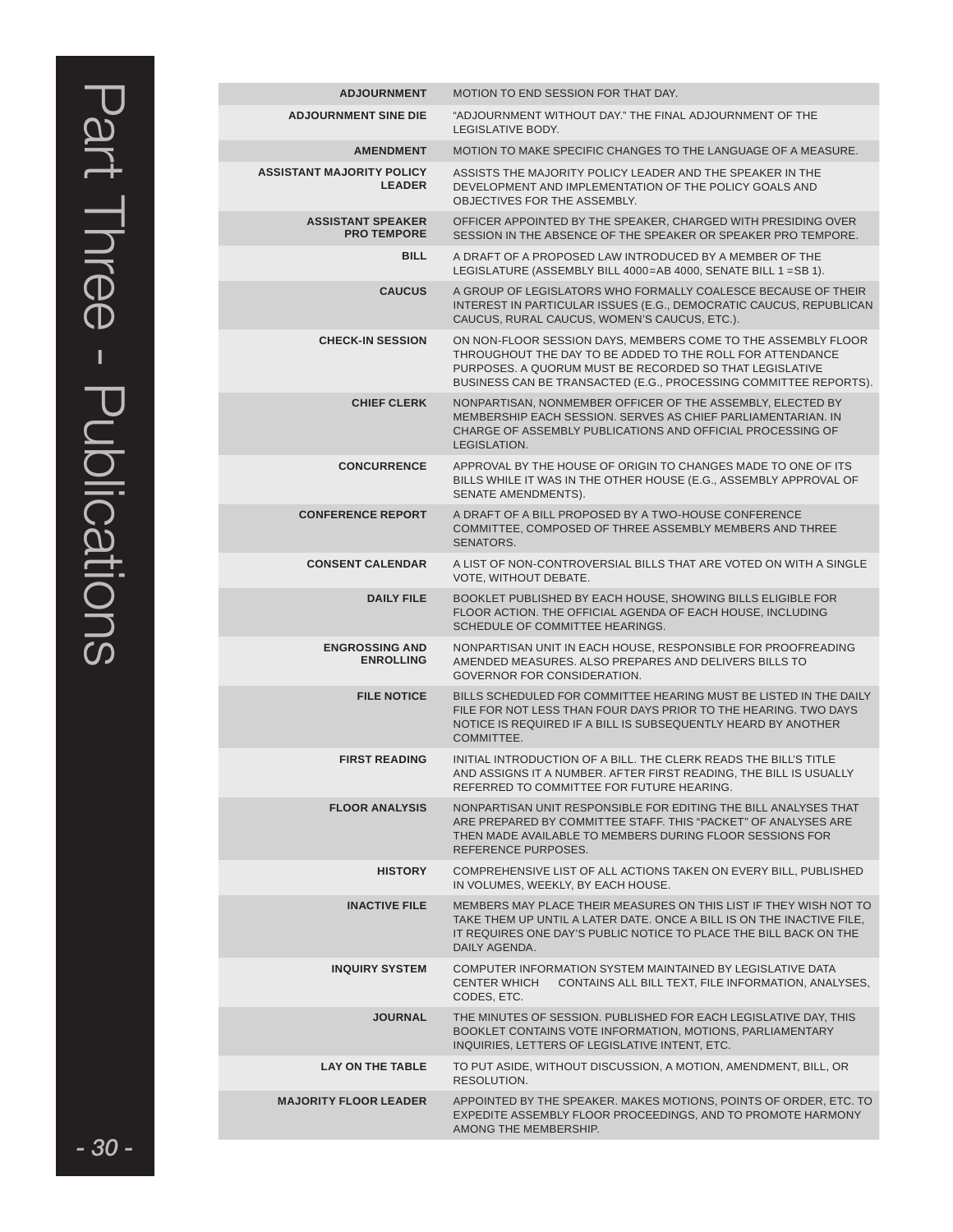| <b>MAJORITY POLICY LEADER</b>               | THE MAJORITY POLICY LEADER PERFORMS DUTIES ASSIGNED BY THE<br>SPEAKER, INCLUDING ASSISTING THE SPEAKER IN THE DEVELOPMENT<br>AND IMPLEMENTATION OF THE POLICY GOALS AND OBJECTIVES FOR THE<br>ASSEMBLY.                                                                  |
|---------------------------------------------|--------------------------------------------------------------------------------------------------------------------------------------------------------------------------------------------------------------------------------------------------------------------------|
| <b>MINORITY FLOOR LEADER</b>                | ELECTED BY CAUCUS HAVING SECOND LARGEST HOUSE MEMBERSHIP.<br>GENERALLY RESPONSIBLE FOR MAKING MOTIONS, POINTS OF ORDER,<br>ETC. TO EXPEDITE ASSEMBLY FLOOR PROCEEDINGS, AND TO REPRESENT<br>MINORITY CAUCUS ON THE FLOOR.                                                |
| <b>MOVE A CALL</b>                          | DELAYING THE ANNOUNCEMENT OF THE VOTE ON A MEASURE. ALLOWS A<br>MEMBER ADDITIONAL TIME TO GAIN MORE SUPPORT FOR HIS OR HER BILL,<br>OR TO BUILD OPPOSITION. A CALL MUST BE "LIFTED" BEFORE THE HOUSE<br>ADJOURNS THAT DAY (i.e., THE FINAL VOTE MUST BE TAKEN THAT DAY). |
| <b>MOVE THE PREVIOUS</b><br><b>QUESTION</b> | A MOTION MADE TO END DEBATE.                                                                                                                                                                                                                                             |
| <b>PASS AND RETAIN</b>                      | IF A MEMBER WISHES TO WAIT AN ADDITIONAL DAY BEFORE TAKING-UP<br>A BILL, THE MEMBER MAY ASK THE HOUSE FOR UNANIMOUS CONSENT<br>TO "PASS" HIS OR HER BILL ON FILE UNTIL THE NEXT LEGISLATIVE DAY<br>WITHOUT PENALTY.                                                      |
| <b>PASS TEMPORARILY</b>                     | A MEASURE TEMPORARILY SKIPPED ON THE AGENDA. IF THE BILL'S AUTHOR<br>DOES NOT TAKE UP THE MEASURE BY THE END OF THE DAY, IT MAY BE<br>PENALIZED (SEE PASS ON FILE).                                                                                                      |
| <b>PASS ON FILE</b>                         | WHEN THE HOUSE REFUSES TO "PASS AND RETAIN" A MEASURE ON THE<br>AGENDA, IT IS "PASSED ON FILE." ALTHOUGH THE BILL REMAINS ON THE<br>AGENDA FOR THE NEXT DAY, IF IT IS NOT TAKEN-UP THE SECOND TIME, IT<br>WILL AUTOMATICALLY BE PLACED ON THE INACTIVE FILE.             |
| <b>POINT OF ORDER</b>                       | PARLIAMENTARY DEVICE USED BY A MEMBER TO BRING ATTENTION TO A<br>POSSIBLE VIOLATION OF THE RULES. THE PRESIDING OFFICER THEN MAKES<br>A RULING ON THE VALIDITY OF THE POINT OF ORDER.                                                                                    |
| <b>PRESIDENT PRO TEM</b>                    | THE SENATE'S LEADING ELECTED OFFICER. ALSO SERVES AS CHAIRMAN OF<br>SENATE RULES COMMITTEE.                                                                                                                                                                              |
| <b>RECESS</b>                               | A MOMENTARY BREAK IN THE CONDUCTING OF BUSINESS.                                                                                                                                                                                                                         |
| <b>RECONSIDERATION</b>                      | A MOTION TO TAKE ANOTHER VOTE ON A BILL ONCE IT HAS FAILED OR<br>PASSED.                                                                                                                                                                                                 |
| <b>RESOLUTION</b>                           | (1) CONCURRENT RESOLUTION: DECLARES THE LEGISLATURE'S STANCE ON<br>A PARTICULAR ISSUE. (2) JOINT RESOLUTION: DECLARES LEGISLATURE'S<br>POSITION ON FEDERAL GOVERNMENT ISSUES (E.G., ASSEMBLY JOINT<br>RESOLUTION 250=AJR 250; SENATE CONCURRENT RESOLUTION 490=SCR 490). |
| <b>ROLL CALL</b>                            | AN OFFICIAL TALLY OF VERBAL OR ELECTRONIC VOTES.                                                                                                                                                                                                                         |
| <b>SECOND READING</b>                       | THE FIRST ORDER OF BUSINESS ON THE DAILY FILE. THE HOUSE APPROVES<br>OR DENIES COMMITTEE                                                                                                                                                                                 |
| <b>SECRETARY OF SENATE</b>                  | NONPARTISAN, NONMEMBER OFFICER OF THE SENATE, ELECTED BY<br>MEMBERSHIP EACH SESSION. SERVES AS CHIEF PARLIAMENTARIAN.<br>IN CHARGE OF SENATE PUBLICATIONS AND OFFICIAL PROCESSING OF<br>LEGISLATION.                                                                     |
| <b>SERGEANT-AT-ARMS</b>                     | NONPARTISAN, NONMEMBER OFFICER, ELECTED SEPARATELY BY EACH<br>HOUSE FOR EACH TWO-YEAR SESSION. RESPONSIBLE FOR MAINTAINING<br>DECORUM AND SECURITY DURING FLOOR SESSIONS AND COMMITTEE<br><b>HEARINGS.</b>                                                               |
| <b>SPEAKER</b>                              | ELECTED BY ASSEMBLY EACH TWO-YEAR SESSION. LEADING OFFICER OF<br>THE ASSEMBLY. PRESIDES OVER FLOOR SESSIONS.                                                                                                                                                             |
| <b>SPEAKER PRO TEMPORE</b>                  | APPOINTED BY THE SPEAKER. THIS OFFICER PRESIDES OVER FLOOR<br>SESSIONS IN SPEAKER'S ABSENCE.                                                                                                                                                                             |
| <b>THIRD READING</b>                        | STAGE AT WHICH BILLS ARE ELIGIBLE FOR FLOOR DEBATE AND FINAL VOTE.                                                                                                                                                                                                       |
| <b>UNANIMOUS CONSENT</b>                    | THE CONSENT (PERMISSION) OF THOSE MEMBERS PRESENT, ABSENT ANY<br>OBJECTION, DEBATE, OR VOTE (E.G., UNANIMOUS CONSENT WAS GRANTED<br>TO SUSPEND THE FOUR-DAY FILE NOTICE REQUIREMENT TO HEAR A BILL IN<br>COMMITTEE).                                                     |
| <b>UNFINISHED BUSINESS</b>                  | THE SECTION OF THE DAILY FILE CONTAINING BILLS VETOED BY GOVERNOR.<br>CONCURRENCE ITEMS, CONFERENCE REPORTS, AND CERTAIN MOTIONS TO<br>BE VOTED ON.                                                                                                                      |
| <b>VETO</b>                                 | A BILL THAT HAS BEEN RETURNED BY THE GOVERNOR TO THE HOUSE OF<br>ORIGIN. TWO-THIRDS VOTE OF EACH HOUSE IS NECESSARY TO OVERRIDE<br>THE VETO AND MAKE THE BILL BECOME LAW.                                                                                                |
| <b>WHIP</b>                                 | A PARTY OFFICER CHARGED WITH MONITORING FLOOR ACTIVITY OF<br>CAUCUS MEMBERS.                                                                                                                                                                                             |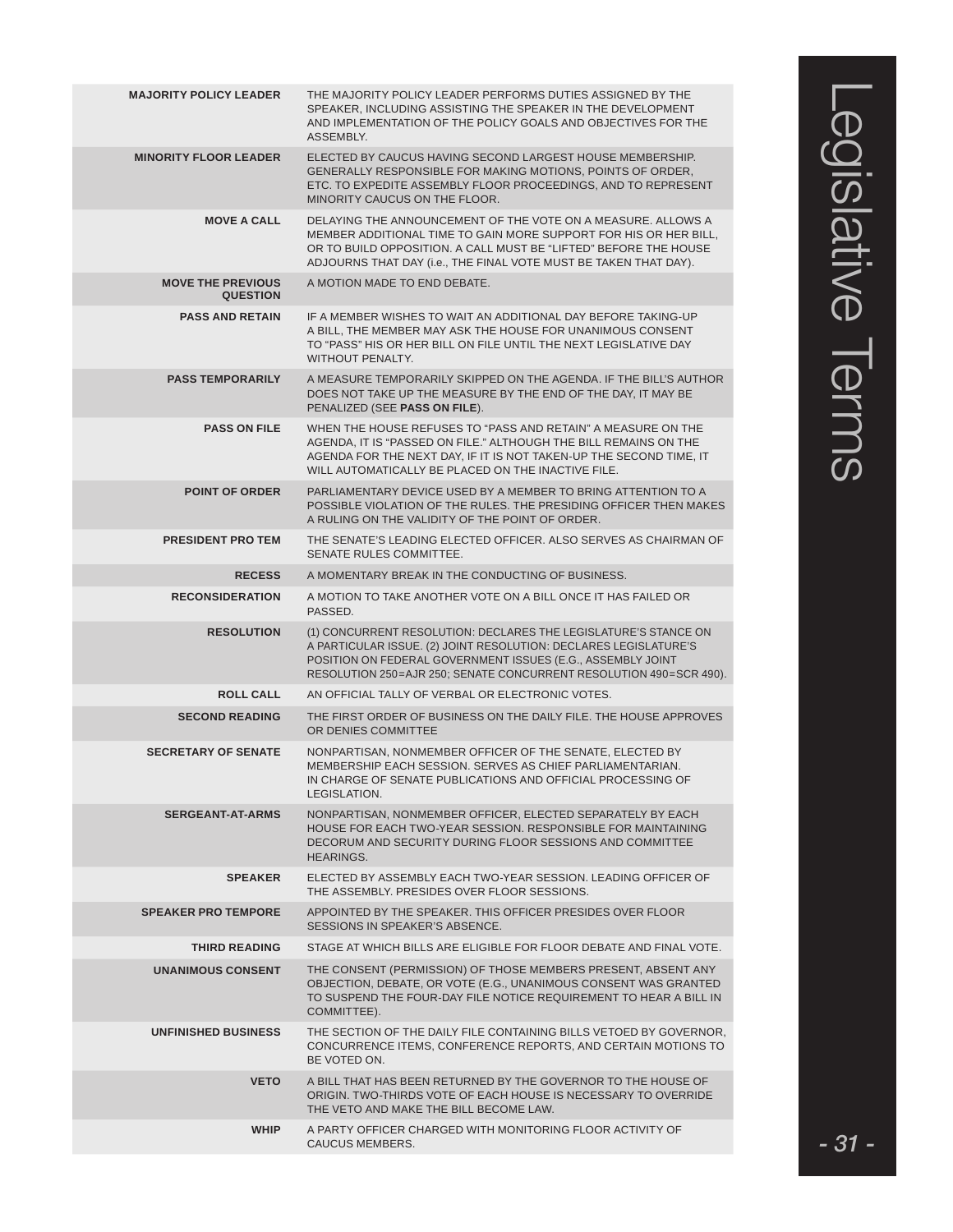Official Legislative Information (Legislative Web Portal) http://www.legislature.ca.gov

California Assembly http://www.assembly.ca.gov

Assembly Chief Clerk http://www.assembly.ca.gov/clerk

California Senate http://www.sen.ca.gov

Governor/State of California http://www.gov.ca.gov

Secretary of State (Election/Campaign Information) http://www.ss.ca.gov

California Courts http://www.courtinfo.ca.gov

### PLEASE DIRECT INQUIRIES REGARDING THIS PUBLICATION TO:

Brian Ebbert, Assistant Chief Clerk, telephone (916) 319-2364